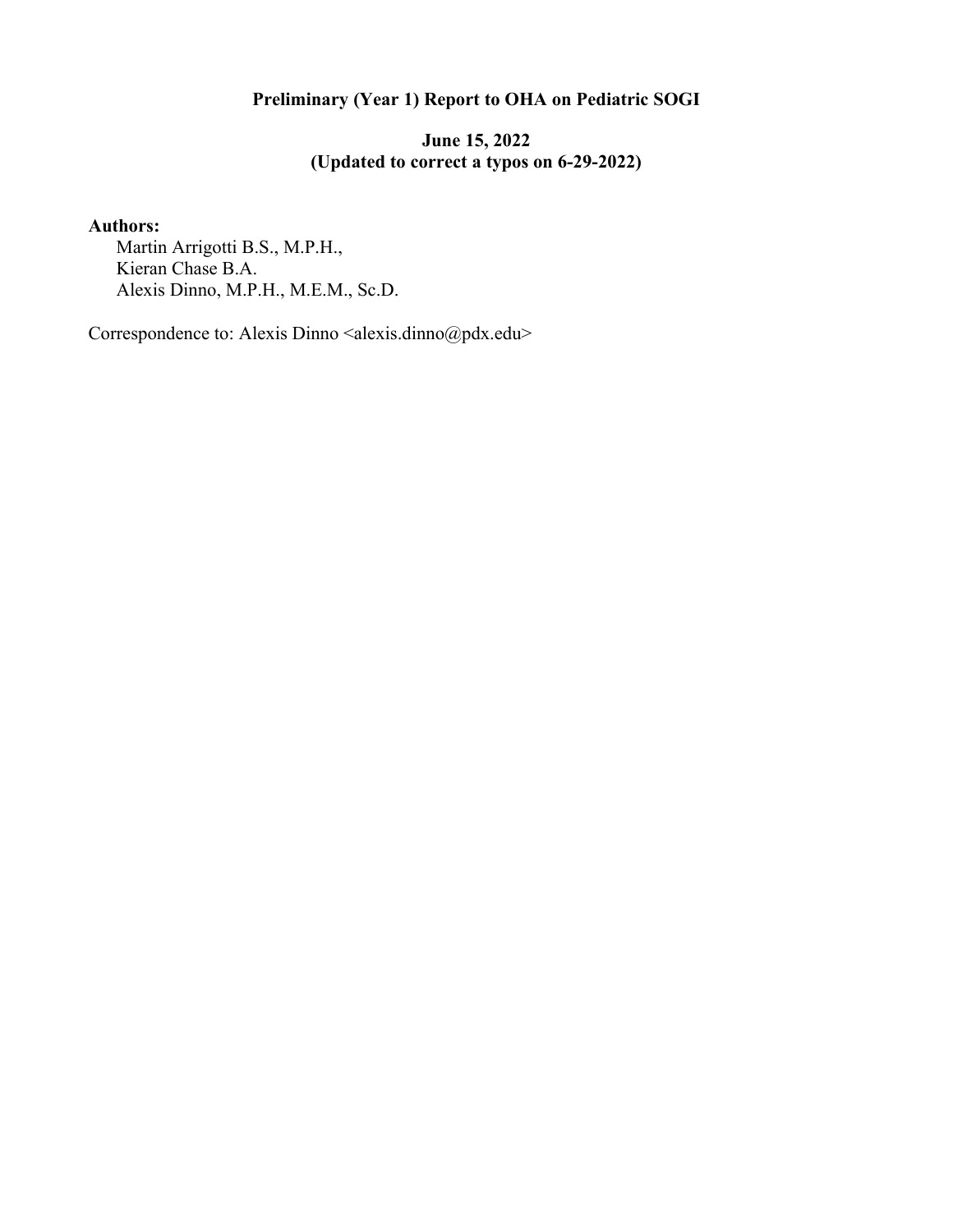**Funding:** This report was funded in part though OHA, in part through an Oregon Health & Science University-Portland State University, School of Public Health Anti-Racist Faculty Fellowship, and in part through the generosity of the OHSU-PSU SPH Dean's Office.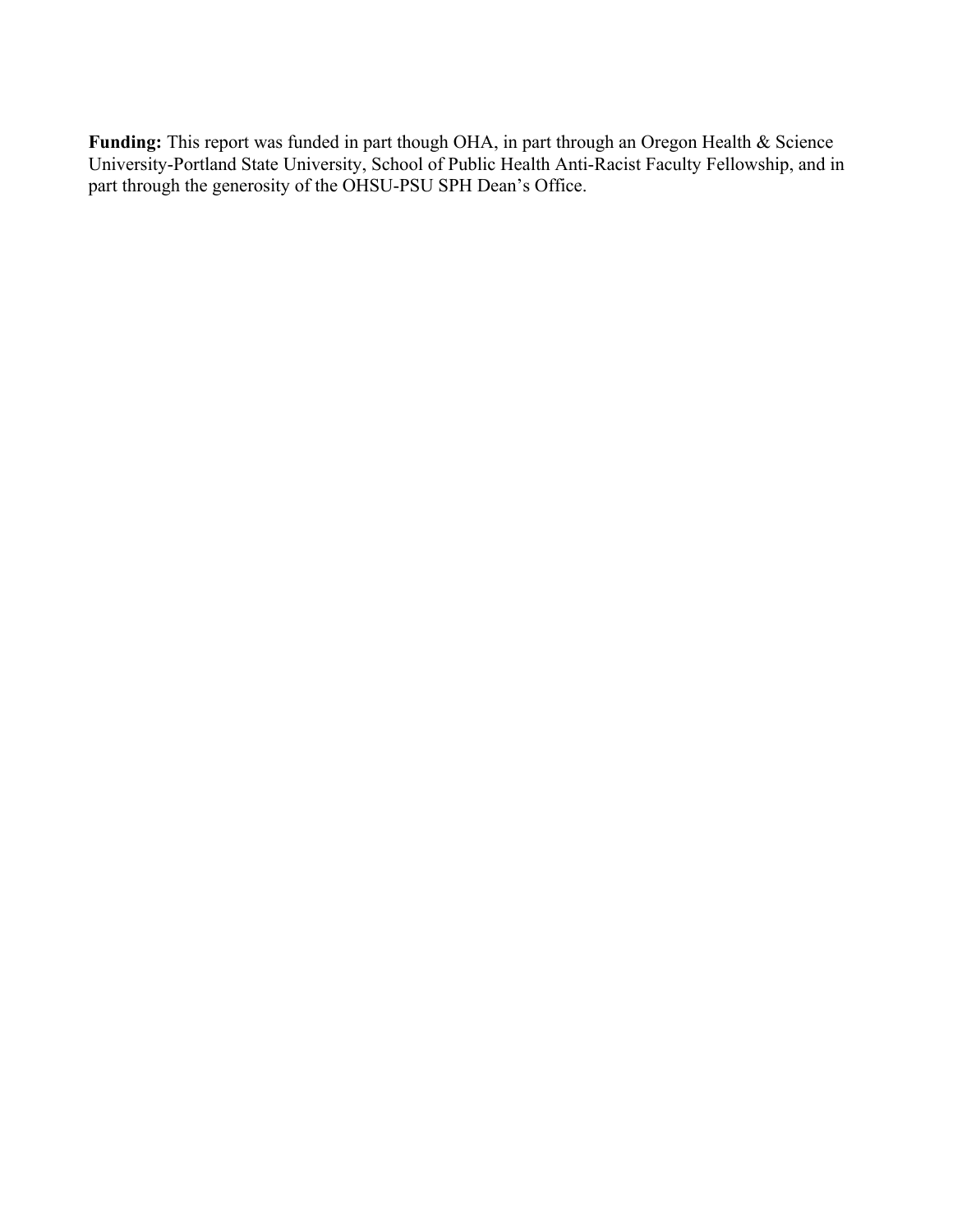# **Executive Summary**

The report synthesizes the thinking and recommendations of the authors to OHA about routine data collection of SOGI data in minors for clinical and demographic purposes. Primary motivations to routinely collect SOGI data include: (1) inclusive practice in order to welcome and make space for people from historically excluded genders, sexes, and sexual orientations, (2) to promote health equity between minority and majority SOGI identities, and (3) to direct group-specific services towards those who need them.

# **Investigation and Findings**

These recommendations are informed by (1) interviews with Oregon service providers and advocates for sex, sexual, and gender minority young people, and (2) a literature review to identify existing data sources on Oregon minors, and methods, and recommendations for collecting these data. The literature review yielded alarmingly few evidence-based recommendations for routine SOGI data collection for minors and sparse existing data on SSGM minors. Expertise gleaned from interviews with community advocates and service providers is incorporated throughout the recommendations below. Among considerations included in the report, we highlight the impact of parent/caregiver presence in data collection procedures, the need for cultural specificity in determining appropriate question and response options, individuals' right to have control over their data, and the value of open vs. structured questions which is dependent on age.

# **Summary of recommendations:**

*Age appropriateness:* How questions should be asked and what response options should be provided may differ depending on the age and understanding of the child:

- For young children (under age 8 or 9) we recommend only using broad, open-ended questions and not involving structured, check-box style questions at all. If structured questions are necessary, we recommend a question that categorizes children's gendered experiences either in their own words or according to gender conformity or nonconformity.
- For children (ages 8 to 11) we still recommend focusing on open-ended questions, but these can be more specific, including questions about the body, attraction, and self-identifying.
- For adolescents (ages 12+) we recommend that the adult SOGI recommendations should be applied with special consideration given to ensuring that the adolescent understands the limits of confidentiality regarding this information.

*Parental/caregiver report bias*: To account for parent/caregiver bias in reporting minor demographic information, a flag can be used to identify who data is reported by.

**Labor Equity:** Because of the labor cost of reporting this data, we recommend that people are asked to fill out these forms no more than once per year. This poses technical challenges. Our recommendation is that a central database or repository is created, which holds demographic information for both children and adults. Healthcare and other service providers as well as researchers would be required to undergo appropriate training for respectful and ethical use of the data would then be able to request individuals' permission to access their SOGI data from this repository.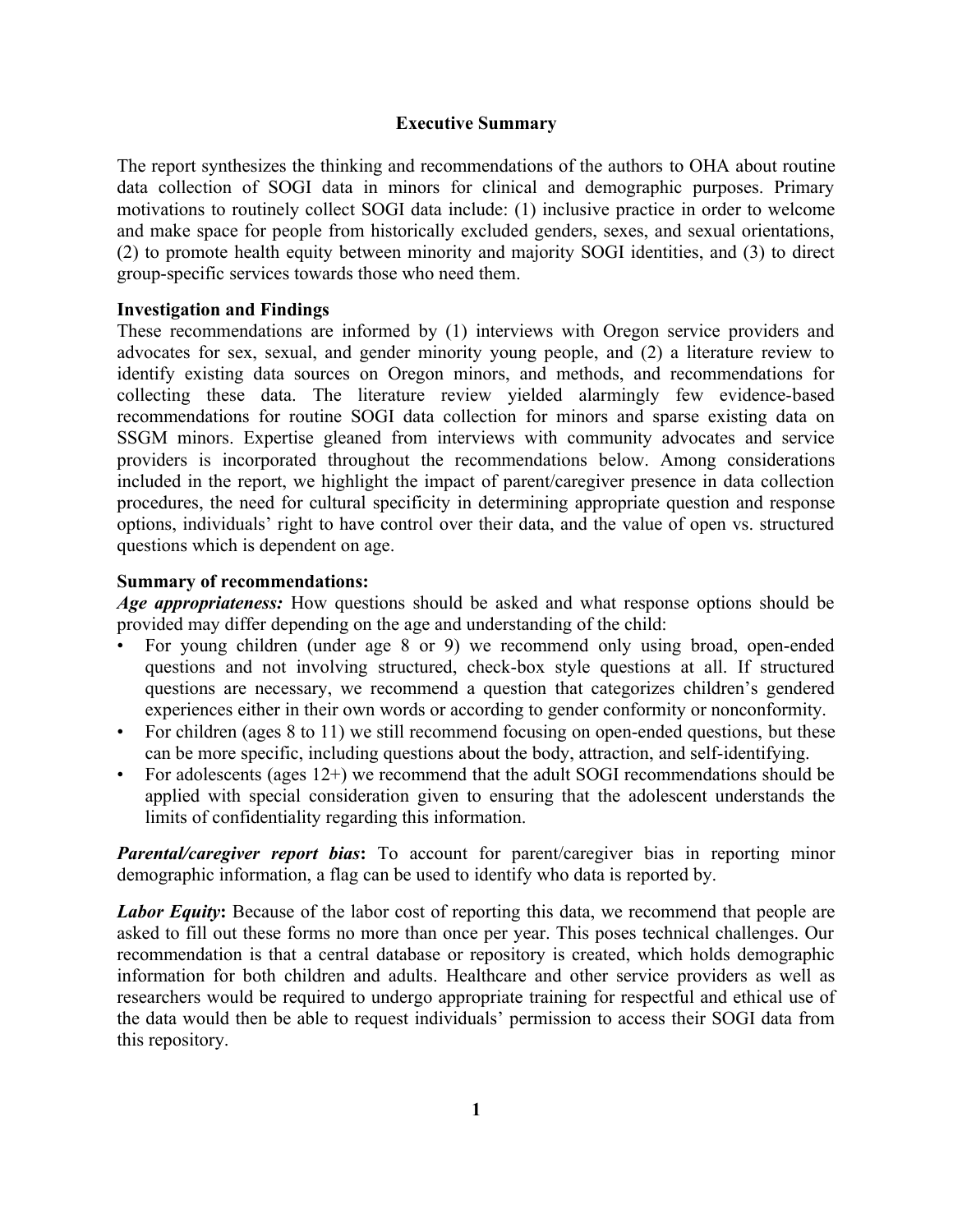**A preliminary note on language:** Some terms used in this report may be unfamiliar, especially for people who do not work deeply around gender, sex, and sexual orientation. For a list of important terms and acronyms used in this report, see the glossary in Appendix 1. Terms appearing in the glossary will be marked with the symbol "† " at first use in the main text. We use the phrase "sex, sexual, and gender minority (SSGM† )" in place of the acronym "LGBTQ+", because SSGM recognizes a commonly experienced system of structural and social marginalization that affects otherwise heterogeneous lived experiences of people with different genders, sexes, and sexual orientations.

### **I. Introduction**

This document is a result of collaboration between the authors and the Oregon Health Authority (OHA) to improve existing guidelines for the collection of gender, sex, and sexual identity data (SOGI† ) among minors (see Appendix 2 for relevant excerpts from OHA's current draft SOGI guidelines for adults). This report synthesizes the thinking and recommendations of Martin Arrigotti, Kieran Chase and Alexis Dinno about routine collection of SOGI data in minors for clinical and demographic purposes.

Arrigotti performed the literature review and review of studies collecting SOGI data on Oregon minors, organized interviews with Oregon service providers and advocates of SSGM minors, how interview questions evolved, was an interviewer with Dinno, assisted in the IRB application for SSGM youth focus groups, and was the primary author of this report. Chase provided guidance in discussion of this report during its preparation, and was a collaborative editor and contributing author of the report. Dinno gave guidance to Arrigotti throughout all aspects of the project, helped organize interviews, was an interviewer, and was a senior and contributing author to this report. Dinno will serve as corresponding author.

# *Why collecting SOGI data for young people matters.*

We see three primary motivations to routinely collect SOGI data: (1) inclusive practice in order to welcome and make space for people from historically excluded genders, sexes, and sexual orientations, (2) to promote health equity<sup>†</sup> between minority and majority SOGI identities, and (3) to direct group-specific services towards those who need them.

Individuals from minority genders<sup>†</sup>, minority sexes<sup>†</sup>, and from minority sexual orientations<sup>†</sup> have a storied history of exclusion from public spaces, public institutions, such as the right to marry a same-sex partner, and within service-providing institutions, such as health care, adoption or education, including in Oregon. One of the ways such exclusion operates is by a lack of representation—literally 'not counting' who is present. By implementing SOGI data standards that embrace diverse identities, including non-normative categories of gender, sex, and sexual orientation and sexual behaviors in structured demographic responses, as well as by placing free-text representations first, OHA's SOGI tool can welcome minority representation and participation.

Health equity work is a critically important form of justice work engaged in by medical and public health professionals. Achieving health equity requires accurate and representative data about the populations involved (Whitehead, 1991), yet little such data exists for SSGM minors in Oregon or nationwide. Collecting data on SSGM minors in Oregon allows estimating the prevalence of various SOGI identities and positionalities, and which can allow more accurate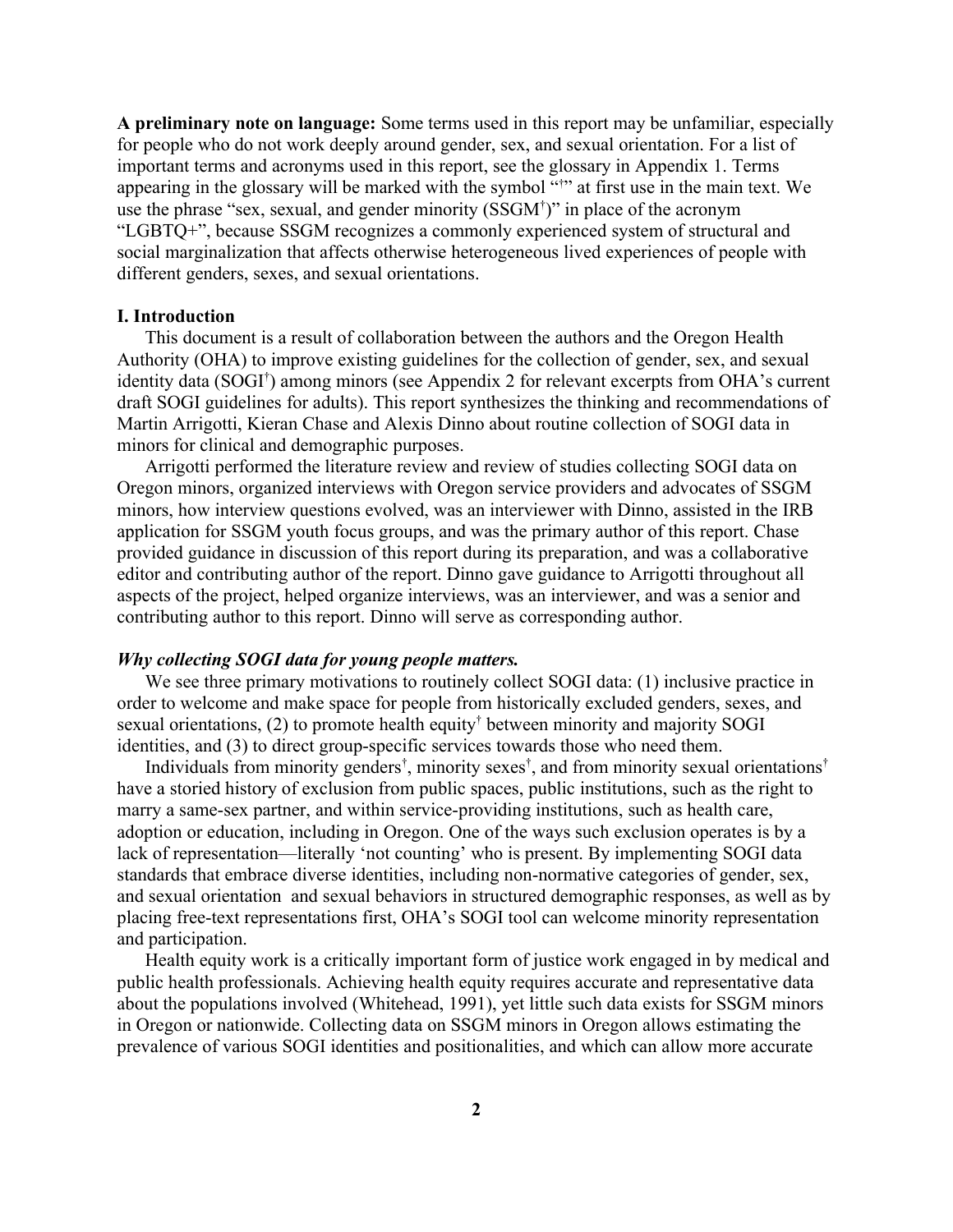and reliable estimates of health disparities between SSGM minors and gender, sex, and sexual majority minors. Accurately estimating health inequities allows us to direct services and interventions to where they are most needed, and also to assess whether these interventions and services are effective, ensuring public health funds are appropriately and responsibly utilized to maximize health benefit.

Better standards for routine SOGI data collection with minors can promote equity in multiple governmental and private settings. In educational settings, it can be used to design sexed and anti-bullying curricula, or to identify if school policies or accommodations are failing to serve or harming specific groups of students. In the foster care system, understanding a minor's gender, sex, and sexual orientation is important for finding safe and appropriate foster care placement. Failure to do so could result in placing a SSGM minor in a household that is hostile, dismissive, or even potentially abusive. SOGI data collection can also help youth detention facilities ensure they are not increasing the risk experienced by detained SSGM minors. Any institution that interfaces with minors, especially in those settings that provide welfare, health, or educational services, will benefit from better SOGI data collection practices.

Finally, people in specific SOGI categories may have health needs specific to that group. As one example, gender-affirming health care services should be directed to transgender† -identified people. As another, health care services in support of reproductive health care, including obstetric care, should be directed to people who can become pregnant. Such needs also apply to non-health care settings as well: while there is a public good in all students' exposure to information about queer sexual and reproductive health as part of comprehensive sex education, sexual minority minors especially benefit from comprehensive sex education in schools which includes representations of their experience. Similarly, the absence of evidence for best practices of clinical or pharmaceutical treatment of transgender, or nonbinary<sup>†</sup> patients results from systematic erasure of these categories in research. For example, we cannot well answer basic clinically-relevant questions like "How to best ascertain risk and and when to apply practices around drug-hormone interactions in individuals using gender affirming hormone therapy?"

We believe that, similar to the disability rights' concept of "universal design" (Steinfeld et al., 2012), wherein ensuring environments are accessible to those with disabilities creates benefits in accessibility for everyone, ensuring that SOGI data collection justly and accurately represents SSGM minors in Oregon will provide benefits in the form of representation and services for all minors in Oregon. As with OHA's REALD standards, we expect OHA's SOGI standards to create ripple effects promoting inclusive representation in non-public health disciplines and in other states.

OHA's approach to SOGI data collection, as informed by its community-driven process, (SOGI Data Standards Committee, 2022) has explicitly separated questions about gender identity from questions about gender modality† from questions about sex. This contrasts sharply with the so-called 'two-question approach' advocated by the Williams Institute (The GenIUSS Group, 2014) and recently by the National Academies of Science, Engineering, and Medicine, (National Academies of Science, Engineering, and Medicine, 2022) which biases the ways gender identity, gender modality, and sex—which all have some independence from one another—are represented to the harm of SSGM people (Morrison et al., 2021). In the past, and too frequently in the present, it has been common for demographic data collection practices,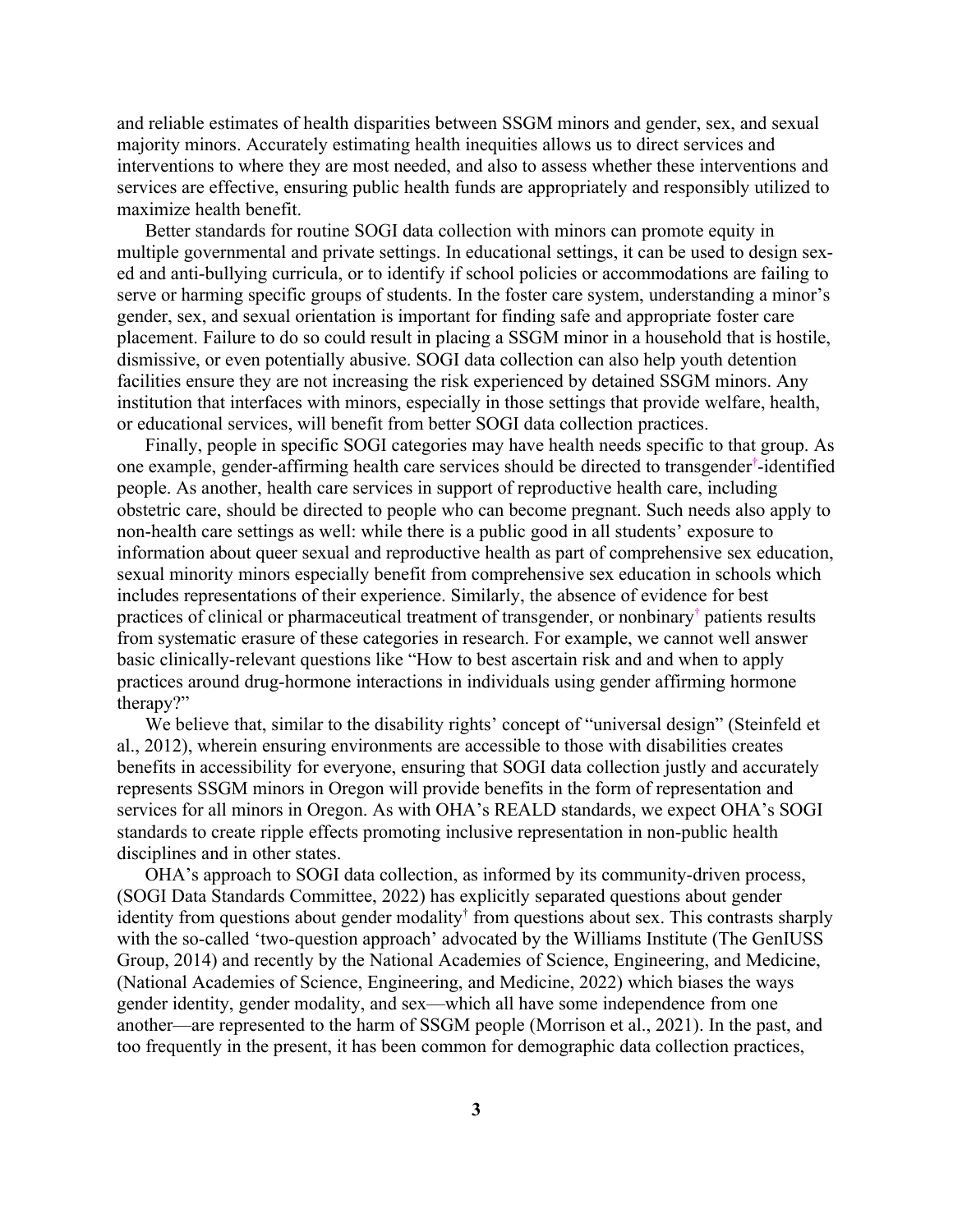both in clinical and research settings, to conflate gender and sex. Conflation of sex and gender threatens the validity of health equity research; by failing to adequately represent the experiences of gender and sex minorities, it may result in biased estimates of health disparities, or the failure to identify them at all (Morrison et al., 2021). In clinical settings, conflating sex and gender contributes to the stigmatization of SSGM experiences, sending two harmful messages. The first is that providers, by virtue of being unaware of SSGM experiences, are not likely to be knowledgeable of SSGM health concerns, therefore increasing medical mistrust and reducing access to care. The second is that there is not space for SSGM people in the clinic, that the exclusion of SSGM experiences in clinical data collection is intended to also act as an exclusion of SSGM people. Whether or not the intent is to exclude, then, the effect of conflation of sex and gender in demographic data collection is always exclusion, erasure, and marginalization of SSGM people.

### **II. Our Approach**

We conducted a literature review using academic search engines, online university resources and government websites to identify: (1) What demographic data exists on Oregon minors, including the tools used to collect it, specifically surrounding gender, sex, and sexual orientation, and (2) What recommendations or research exists to improve routine SOGI data collection among minors. We met with professionals across the state of Oregon working in the service of queer young people, including both teens and young children. These included educators, advocates, care and service providers, and some of these were members of families with SSGM minors, or were SSGM themselves. From these professionals, we solicited informal input on how young people experience and think about their identities and positionalities, what are the best ways to collect these data, and what potential complications we may encounter (particularly around parent/caregiver and child relationships). We have submitted IRB documentation and are planning on conducting focus groups with SSGM minors to identify concerns or improvements that can be made on the recommendations laid out below.

#### **III. Findings/gaps**

The seven data sources we identified were: The Student Health Survey (SHS/OHT), the National Health and Nutrition Examination Survey (NHANES), the Youth Risk Behavior Surveillance System (YRBSS), the Healthcare Cost and Utilization Project (H-CUP): KID module, the National Health Interview Survey (NHIS), the National Survey of Children's Health (NSCH), and EHR data based-sources such as the national cancer registry or CHIP data. The YRBSS, was included in our work even though this survey is not administered in Oregon, because it is a national study, which is used by the neighboring states California, Idaho, and Nevada, although not by Oregon, that collects data about gender modality and sexual identity and behavior. See Appendix 3 for more details on these data sources.

Data on Oregon minors for gender, sex, and sexual orientation is sparse, or in the case of Oregonians under age 12, non-existent. Of the seven data sources we found collecting demographic information on Oregon minors, five do not collect SOGI data beyond fixed binary sex-gender. We found that one data source, the Student Health Survey (formerly the Oregon Healthy Teens Survey), provides far more comprehensive population level data on Oregon adolescents than any other state or nation-wide survey. Yet, as we detail below, even this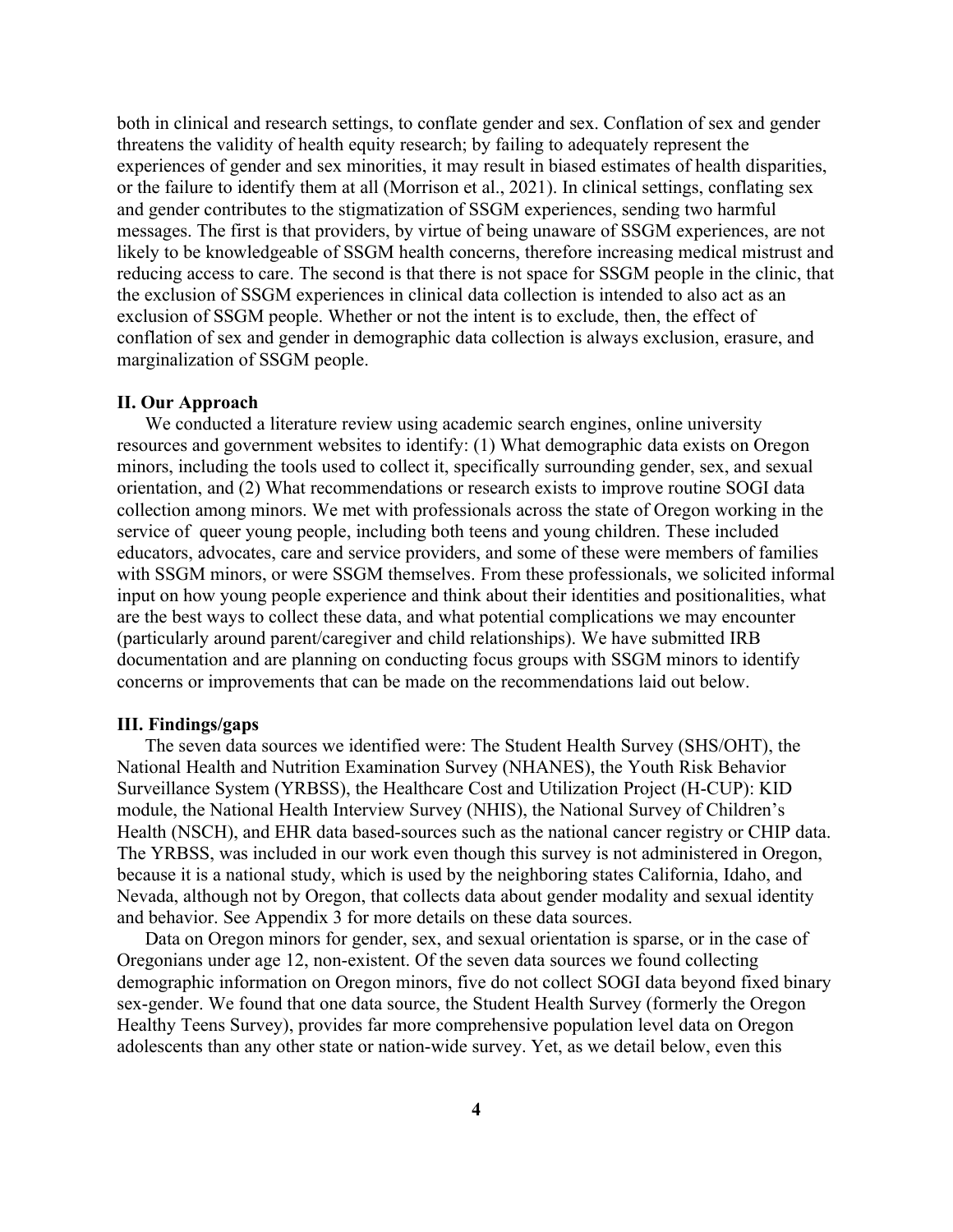survey may not provide the comprehensiveness of data or precision of population estimates required to affect health equity for Oregon minors.

| <b>Title</b>      | Data type              | <b>Sex</b>                                                    | Gender                                                                                                        | <b>Sexual Identity</b>                                     | Age range                                      |
|-------------------|------------------------|---------------------------------------------------------------|---------------------------------------------------------------------------------------------------------------|------------------------------------------------------------|------------------------------------------------|
| <b>NHANES</b>     | Survey                 | <b>Binary</b><br>male/female<br>only                          | Not collected                                                                                                 | Not collected                                              | $0 - 17$                                       |
| <b>SHS/OHT</b>    | Survey                 | <b>Includes</b><br>intersex or fill<br>in the blank<br>option | <b>Includes</b><br>diversity of<br>gender options,<br>distinguishes<br>modality from<br>identity              | <b>Includes</b><br>information<br>about sexual<br>identity | 8th and 11th grade<br>$(12-18$ yrs old)        |
| <b>YRBSS</b>      | Survey                 | Binary<br>male/female<br>only                                 | Distinguishes<br>gender modality<br>from gender<br>identity, but<br>treats gender as<br>binary<br>male/female | Collects<br>information<br>about sexual<br>identity        | Middle and High<br>School (12–18 years<br>old) |
| <b>H-CUP: KID</b> | Survey of<br>Hospitals | <b>Binary</b><br>male/female<br>only                          | Not collected                                                                                                 | Not collected                                              | $0 - 17$                                       |
| <b>NHIS</b>       | Survey                 | Binary<br>male/female<br>only                                 | Not collected                                                                                                 | Not collected                                              | $0 - 17$                                       |
| <b>NSCH</b>       | Survey                 | Binary<br>male/female<br>only                                 | Not collected                                                                                                 | Not collected                                              | $0 - 17$                                       |
| <b>EHR</b> data   | <b>EHR</b>             | Binary<br>male/female<br>only*                                | Varies                                                                                                        | Varies                                                     | $0 - 17$                                       |

**Table 1: Types of data collected, by source**

\* EHR data sometimes includes intersex, but the majority of this data will only include binary sex. See Appendix 3 for more details on these data sources.

Of the seven data sources we identified, there was one Oregon data source and five national data sources that collected demographic data on Oregon minors. Electronic health record (EHR) data was treated as a separate source of data, and was the only data source that did not come from a survey. Several government data sets—such as the national cancer registry, CHIP data, or the national syndromic surveillance system—use EHR data. Table 2 breaks down the number of studies that have any measure of gender or sex more inclusive than a binary male/female system. The number of studies that only have a binary male/female system and/or conflate sex and gender, and the number of studies that collect any information about sexual orientation from Oregon minors.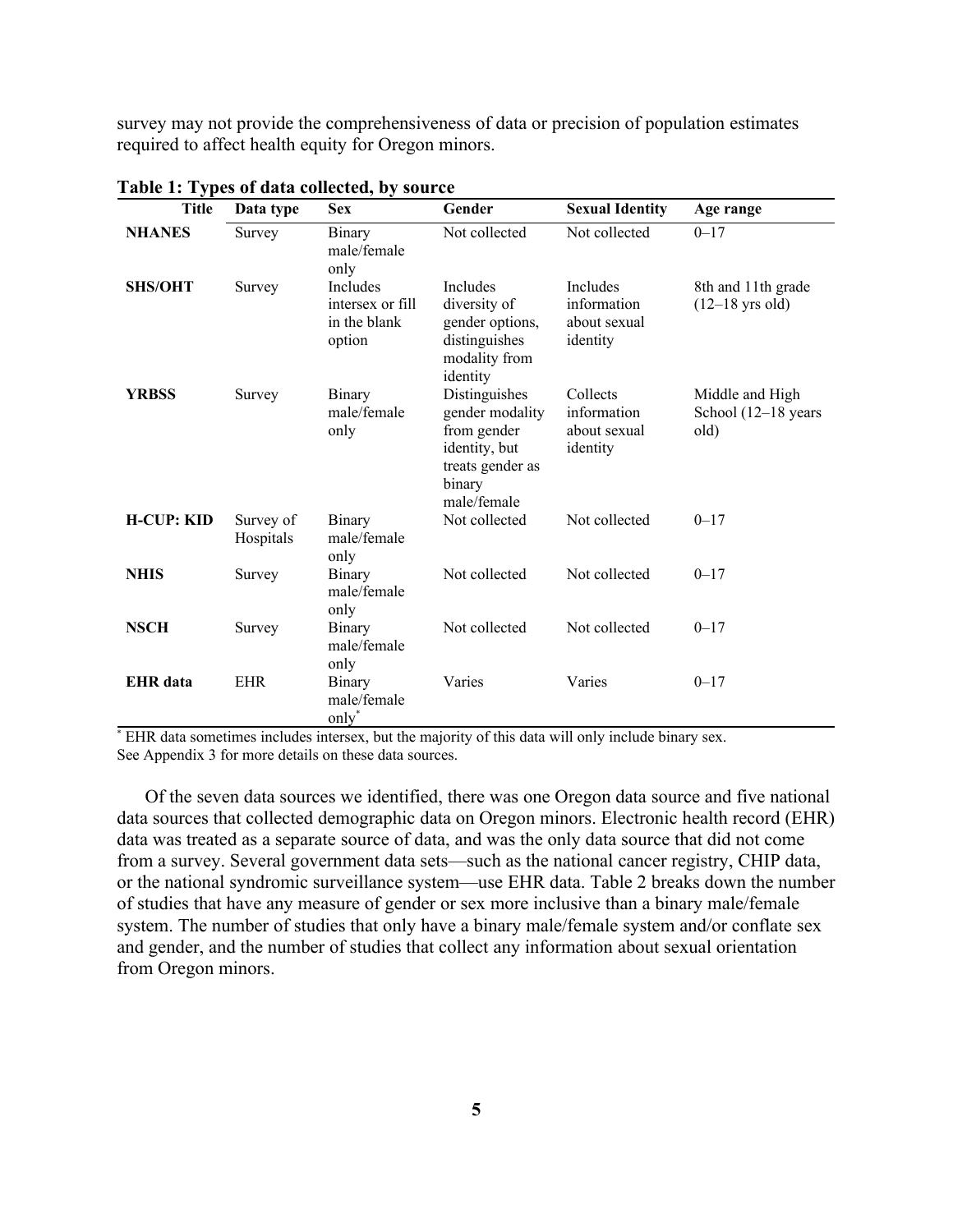| <b>Demographic Dimension</b>                       | Number of Data Sources (N=7)               |                                                   |  |
|----------------------------------------------------|--------------------------------------------|---------------------------------------------------|--|
|                                                    | Children (<12 years)<br>(n=5 data sources) | Adolescents (12–18 years)<br>$(n=7$ data sources) |  |
| Gender, binary only OR<br>conflates gender and sex |                                            |                                                   |  |
| Gender, inclusive                                  |                                            | 2 (SHS, YRFBSS)                                   |  |
| Sex, binary only                                   |                                            |                                                   |  |
| Sex, inclusive                                     |                                            | $1$ (SHS)                                         |  |
| <b>Sexual Orientation</b>                          |                                            | 2 (SHS, YRFBSS)                                   |  |

### **Table 2: Data availability for sex, sexual orientation, and gender.**

In summary, few data sources are available on Oregon minors that distinguish between gender and sex, or which collect information about sexual orientation. Even fewer have more than 2 options for physiologic sex. Data on Oregon minors under age 12, except for that which conflates gender and sex and measures this only in binary terms, is non-existent. Bettering the health of SSGM minors in Oregon through inclusion, promoting health equity, and directing group-specific services is possible, but better routine data collection practices are required in order to do so.

# **IV. Key Considerations for SOGI Data Collection with Minors**

# *Age appropriateness*

How questions should be asked and what response options should be provided may differ depending on the age and understanding of the child. While research shows that awareness of gender minority experience can begin at a very young age (Rae et al., 2019; Zaliznyak et al., 2020), a 5-year old's concept of gender, and the language they use to describe it, is almost certainly different than that of a 17-year old. Young children (i.e., children under 12 years-old) tend to speak about gender in more binary terms, and gender non-conforming young children may indicate that they do or do not feel that they are a boy, or that they wish they had different body parts, but may not understand questions about identity, or may not use language such as "transgender," "nonbinary," or "non-conforming" as frequently as adolescents or at all. Similarly, 'transgender' 'cisgender' and 'questioning', may have little meaning to very young people (i.e., children under 8 years old), but significantly more for teens. Questions of sexual identity likely have very different meanings for a child before and after they begin puberty.

We also question whether giving a parent or caregiver the choice of assigning these kinds of adult minority gender labels to their child would be a valid representation of the child's selfrepresentation of gender. For example, a parent may observe a young child's behavior and interpret it to be flirtatious or indicating a specific sexual orientation or gender identity, when in fact the child is practicing or demonstrating mastery of social skills and the building of empathy for people in different circumstances.

Through puberty and adolescence, and through the aging process generally, minors become capable of more nuanced thought about gender, sex, and sexuality, and are likely to have begun to think about how well common labels, identities, and positionalities apply to their own experiences. Taking this developmental perspective into consideration, we believe that adolescents are similarly capable of understanding and interfacing with SOGI data collection instruments as adults.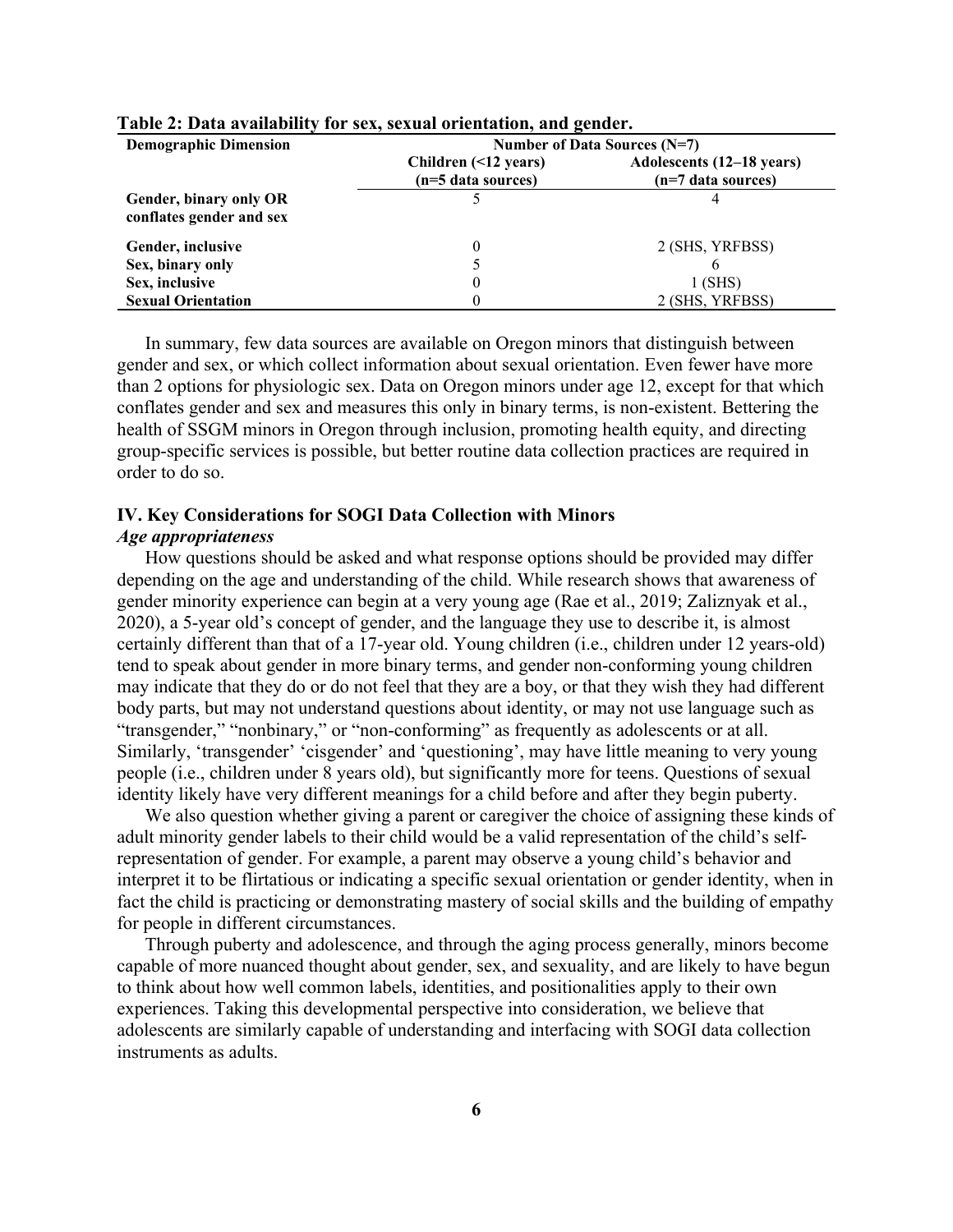### *Cultural specificity*

Some examples of categories not well represented by current OHA SOGI guidelines, but which may have currency in particular geographic and ethnic contexts include the concept of detransition† , the idea that transgender experiences together with sexual orientation describe facets of a singular identity, and SOGI-related labels from specific ethnic or cultural contexts. A useful tool in representing culturally specific identities would be linking options for structured gender identities and sexual orientations to REALD data, such that people who indicate certain racial or ethnic backgrounds will see additional potential responses on their SOGI forms. Some (non-exhaustive and non-comprehensive) examples of culturally specific identities include 'Two-Spirit' in American Indian and Alaskan Native contexts, 'Bakla' in Filipino contexts, 'Māhū' in Hawaiian or Tahitian contexts. Feedback from members of a variety of ethnic and cultural groups within Oregon would also be necessary to refine the connection between REALD and SOGI data.

### *Safety, transparency and child's control over data*

A difficulty in collecting demographic data from minors is that, under a certain age (which can vary depending on the data and the context in which it is collected, but roughly up until around age 15), parents/caregivers can legally access their children's health information, and unless there is positive evidence of abuse, there is little minors can do to stop this. It is important to consider the safety of the minor when collecting demographic data from them, as well as transparently communicating what control minors have over their data, who it will be shared with, and how it will be used.

The safety of SSGM minors is also affected by an absence of representation in demographic data. For example, we have heard that in the state of Oregon, queerness in minors is not routinely tracked within the foster care system, nor is supportiveness of SSGM minors among prospective foster parents tracked, and this has led to SSGM minors being placed with hostile foster parents to their detriment.

Those who collect or access children's SOGI data should be trained on how to utilize this data ethically and morally. We have heard of cases where a pediatric care coordinator asked preferred name and pronouns, then a few minutes later misgendered<sup>†</sup> or deadnamed<sup>†</sup> the minor in conversation with care providers and parents, ignoring the minor's preference. Improper utilization—including the absence of practices to use and honor SOGI data—undermines the patient-provider relationship, the ethical validity of demographic data collection, and the safety of the child.

### *Parent/caregiver presence, power and bias*

Protective, aware or unaware, supportive or unsupportive, or even hostile parents/caregivers will often misrepresent children's SOGI identities in demographic data for a variety of reasons. This can bias estimates of the prevalence of children's SSGM identities, resulting in underestimates of SSGM identity prevalences and overestimates of gender, sex, and sexual majority experiences and identities. Parents/caregivers of SSGM children will misrepresent children's identities more often than parents/caregivers of straight, cisgender, sex majority children. Families have also been known to misrepresent SOGI demographic data of adults, especially in death records or when a person cannot speak for themselves (e.g., when they are in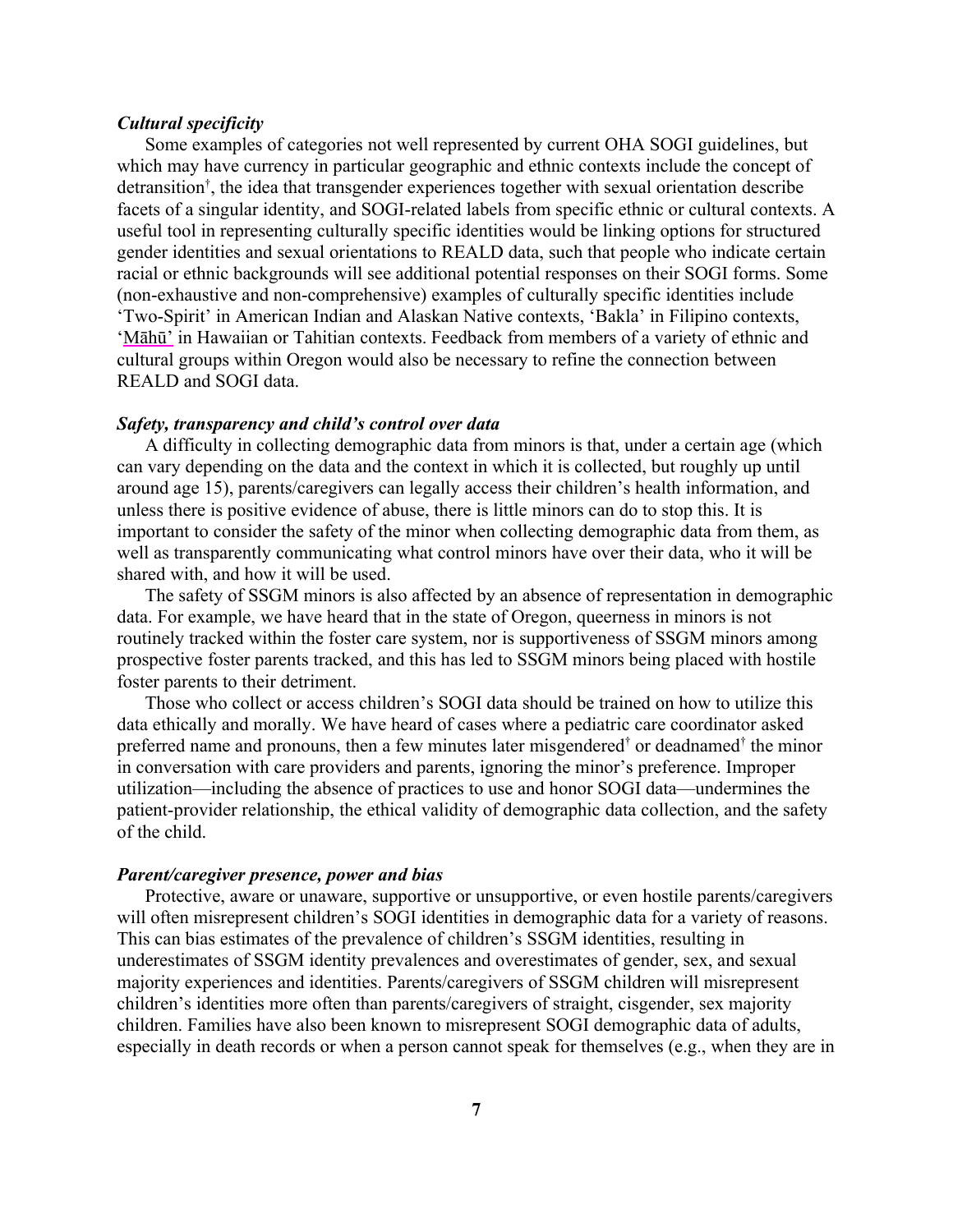a coma) (Dinno, 2017). This bias can't be resolved simply by backdating people's SOGI identities, or by comparing, for example, the prevalence of SSGM identities among 20-year olds to that among 16-year olds, because identity formation is a dynamic process, and just because the answer a parent/caregiver gave about a 16-year old does not match the answer the child gave later in life does not mean the parent/caregiver was misrepresenting their children's SOGI identities at the time.

Children do not always feel safe, and may not be safe, to share information about SOGI SSGM identities around their parents/caregivers. The presence of parents/caregivers when data is being collected, then, potentially biases representation of actual identity even when the data is collected directly from the child.

There is an emerging cultural trend towards gender expansive parenting† , including some parents assigning agender or nonbinary gender to their newborns. This renders invalid any measures predicated on the assumption that all people are assigned binary gender at birth, or on the assumption that the sex on a child's legal documents is equivalent to their gender assigned at birth. Relatedly, it raises critical questions about who has agency in the passive voice construction "assigned at birth," and our stance, in line with the Yogyakarta Principles plus 10, is that everyone has a right "to express, through cultural participation, the diversity of […] gender identity."(The International Panel of Experts in International Human Rights Law and on Sexual Orientation and Gender Identity, 2017).

Parents/caregivers, regardless of whether they are supportive, expansive, hostile, or ignorant of their children's SOGI identities, can generally only report on assigned gender, the child's most recent statements, observed behavior of the child, and assumed norms of attraction and sexual development. We should be careful not to conflate gender assigned or reported by others with an individual minor's gender identity or gender modality. Relying on parent/caregiver report assumes the parent/caregiver knows and would reliably report on the child's identities. This is an inherent limitation in parent reported SOGI demographic data, because gender identity and sexual orientation can only be valid when self-assigned. Neither Oregon, nor Federal law guarantees confidentiality of a minor's demographic information from their parent/caregiver. Similarly, neither Oregon, or Federal law guarantees a parent/caregiver access to their minor's demographic data. Therefore, OHA should explicitly recommending how minors' data is shared and protected, and should recommend transparency about such policy to minors.

### *Labor equity in providing data*

How often we ask people to provide this data, and under what circumstances, has important implications for labor equity, access and ensuring that this health equity work is not harmful or counterproductive. Filling out demographic surveys takes time. Between OHA's REALD, SOGI, and various mental health and abuse screeners, the labor of providing this data could reasonably expect to take up to 30 minutes, and longer if a person has a disability or language barriers. The last thing we want is for data collection instruments aimed at promoting health equity to act as a barrier to accessing health care. Emerging consensus in OHA's SOGI development process, Oregon legislative rulemaking advisory committee process, and our consultation with community experts is that demographic information should be requested no more than once a year.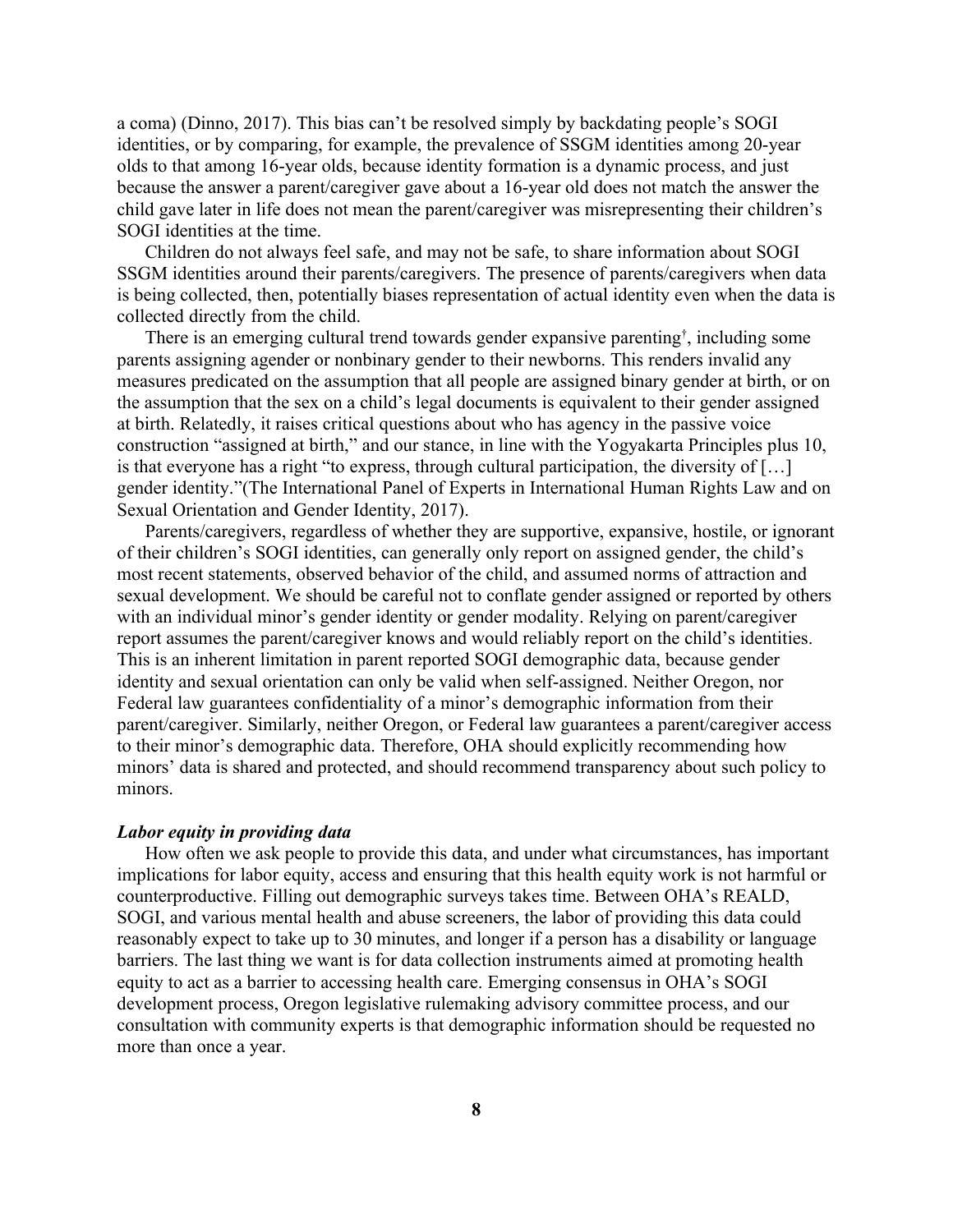Many lived circumstances act as barriers to care and service. Onerous demographic data collection would exacerbate the barriers caused by, for example, working multiple jobs (especially jobs which are not accommodating of time off to acquire care or services), balancing transportation of school age children with work, mobility and transportation limitations. Language ability may also exacerbate the demand of demographic data collection, for example, people with visual impairment who require assistance reading, people with dyslexia, etc.. It seems to us that those who are most likely to be affected by the labor equity issues of routine data collection are those who are least able to absorb such impacts.

### *The value of open questions*

Open questions (e.g., "in your own words, how would you describe your gender?") center the patient-parent/caregiver dyad and are appropriate for all ages. They are also equally appropriate for collecting data from parents/caregivers and from minors themselves. They can be used to review how well structured (i.e., check-box) questions are capturing people's lived experiences, giving the state of Oregon the institutionalized ability to recognize new, emerging, or unrepresented categories.

The answers to these person-centered questions will not always be useful in clinical or population health contexts. They will, however, establish that these are the kind of questions likely to be asked by clinicians and public health practitioners, which is useful in two ways. First, it lets both the child and parent/caregiver know there is space to talk to about their gender, sex, and sexuality, and that this space is inclusive of SSGM experience. Second, it lets parents/caregivers know that these are normal things for children to be thinking about or exploring. Both of which may have meaningful and positive impacts on the health of SSGM minors.

### *The value of structured questions*

Structured questions provide quantitative data that can be used to estimate the prevalence of SOGI identities and positionalities among Oregon minors. From a clinical standpoint, this is helpful for identifying whether the percentage of patients with a given identity a clinic sees is unusual, potentially pointing to previously unnoticed or unmeasured risk factors or health disparities. The research results of these questions can also be helpful for clinicians to understand the relevant risk factors, policies, and health inequities that affect their patients' health. Specific identities may inform the direction of group-specific clinical services. From a population or policy level, structured questions allow us to gather accurate estimates of health inequities, identify useful interventions or policy for achieving health equity, and evaluate the effectiveness of these interventions.

Public health surveillance demands structured data. For example, structured data would be required to estimate the top causes of death among transgender people, the top ten diseases affecting asexual people, the rates of bullying experienced by people in different categories of sexual orientation, etc.… all population health estimates we cannot currently make because we do not collect this data. The population health equity framework (Whitehead, 1991) demands comparisons of such population health measures to bring to light health disparities which may be caused by structural injustices and to strive for health equity. Therefore collecting inclusive SOGI data is requisite for health equity.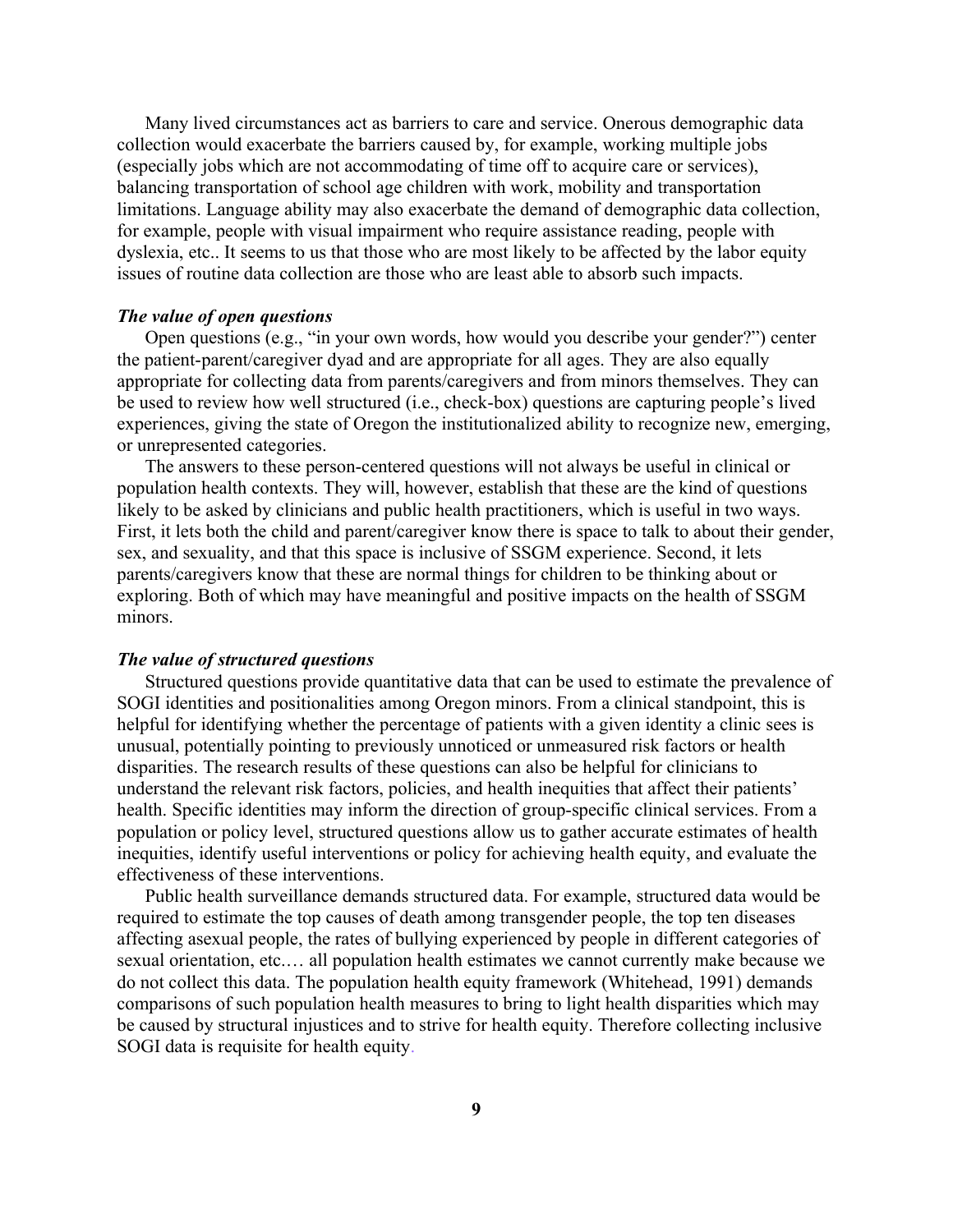As previously noted, current sources of quantitative SOGI data for Oregon minors are scarce, and those that exist are incomplete. However, the SHS and a recent report by the Williams Institute (Herman et al., 2022) provide some estimates of population prevalences of Oregon minors with various SOGI identities. In the 2019 SHS,  $6.1\%$  of  $8<sup>th</sup>$  graders and 5.5% of 1<sup>th</sup> graders identified as one or more non-binary or gender non-conforming gender identity, 9.9% of 8<sup>th</sup> graders and 12.6% of 11<sup>th</sup> graders in Oregon identified as gay, lesbian, or bisexual, and 0.3% of  $8<sup>th</sup>$  graders and 11<sup>th</sup> graders indicated intersex or unclear sex at birth. Most analyses of this data exclude "something else" or "don't know/not sure" from estimates of the number of LGBTQ+ minors, however another way to look at these results is that nearly 4% of youth in Oregon either don't see themselves represented on these gender surveys or are currently unsure of their gender, and that 25% of  $8<sup>th</sup>$  graders and 23% of  $11<sup>th</sup>$  graders did not identify as straight or heterosexual (*Oregon Healthy Teens Survey*, 2020).

The Williams Institute also noted significant differences by age in estimates of prevalence of transgender identity. In Oregon, they estimated 1.18% of 13-17 year-olds and 1.54% of 18-25 year-olds identify as transgender, compared to around 0.5% of older age groups (Herman et al., 2022).

These estimates have limitations, and are likely to under-represent the true prevalence of SSGM experiences in Oregon minors. When the Williams Institute changed their process from imputing gender of minors from age trends of adults (Herman et al., 2017) to using recent data on minors collected in the YRBSS, their estimates of the prevalence of transgender identity among 13-17 year-olds doubled (Herman et al., 2022). It is likely that similar results can be expected from improving the accuracy and representativeness of SOGI data collection processes.

#### **V. Recommendations**

#### *Some highlighted guiding assumptions*

We assume SOGI data will be collected in the English language. Concepts and phenomena around gender cannot necessarily be assumed to translate seamlessly between languages. For example, Farsi has no gendered pronouns, Mandarin does in writing, but does not in speaking.

We also see cognition as requisite for gender identity, gender modality, and sexual orientation. For example, while a neonate may have an assigned gender, it cannot in any meaningful sense have a gender identity, gender modality, or sexual orientation. While we see cognition as requisite, we affirm that people of all types of neurology and cognitive development may have SSGM experiences. Neurodivergence or learning disability does not exclude one from any kind of gender identity, gender modality or sexual orientation. Someone who is severely obtunded cannot report gender identity, modality, or sexual orientation, and neither can they report anything else.

## *Data collection instrument*

### *Young children (under age 8 or 9)*

For children this young, we recommend *only* using open ended questions and not involving structured, check-box style questions at all. And we recommend these questions be broad, along the lines of "what should we know about your child's gender?" and center the relationships in the service provider-parent/caregiver-child triad.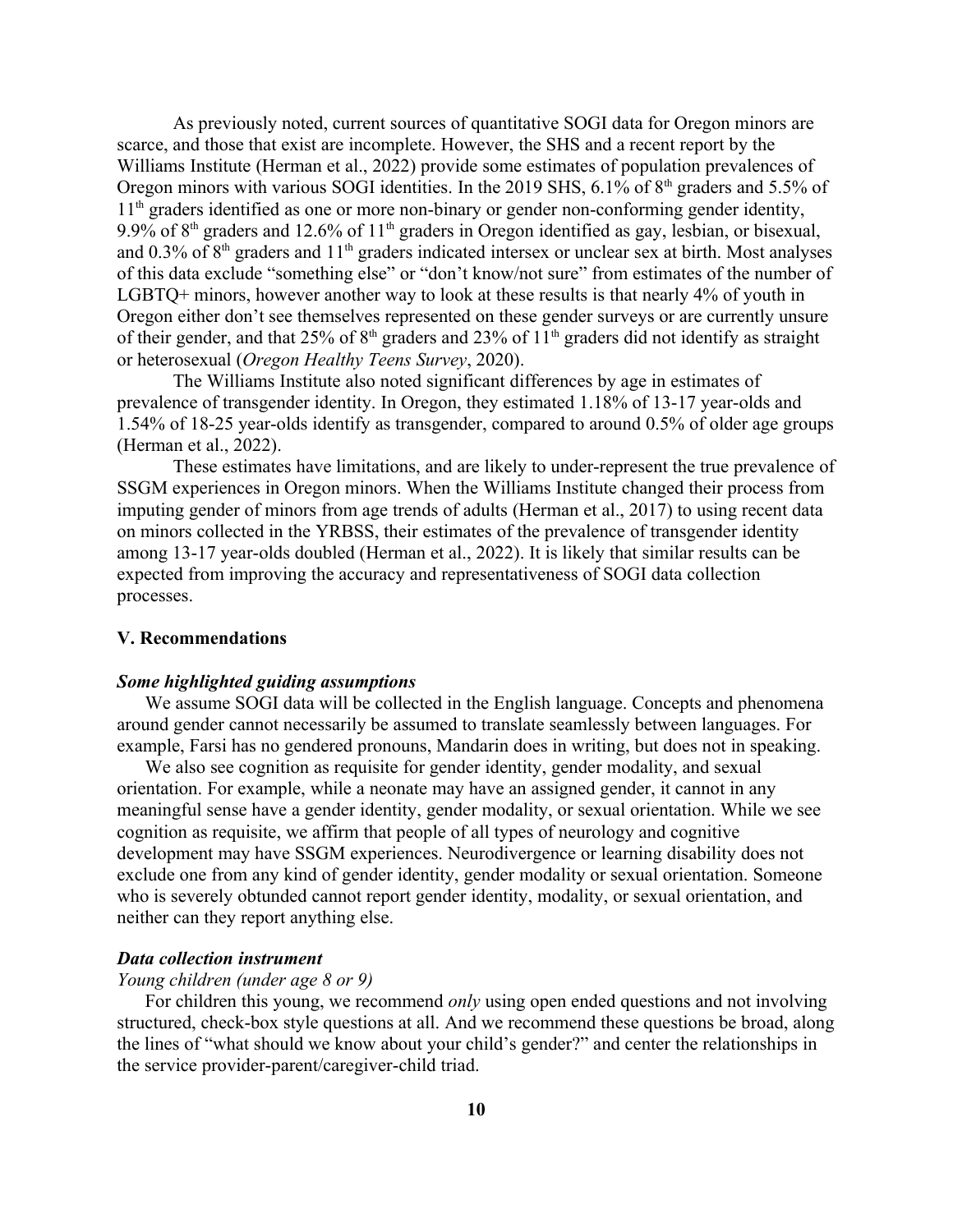If structured questions are necessary for measuring young children's gender, we recommend a question that categorizes children's gendered experiences either in their own words or according to gender conformity or nonconformity. We have two potential recommendations for phrasing a structured gender question.

**\_\_\_\_\_\_\_\_\_\_\_\_\_\_\_\_\_\_\_\_\_\_\_\_\_\_\_\_\_\_\_\_\_\_\_\_\_\_\_\_\_\_\_\_\_\_\_\_\_\_\_\_\_\_\_\_\_\_\_\_\_\_\_\_\_\_\_\_\_\_\_**

# **For children:**

**1. Are you a boy? Are you a girl? Are you both? Are you something else? Does it change?**

**OR** 

- **2. Are you currently**
- **A boy**
- $\Box$  **A** girl
- **Both**
- □ Something else:
- **It changes over time**
- **I don't know**
- **I don't want to say**

**For parents/caregivers:**

- **2. Is your child currently**
- $\Box$  **A** boy
- **A girl**
- □ Both
- □ Something else:
- **It changes over time**
- **I don't know**
- **prefer not to say**

We prefer "something else" to "neither" (which was suggested by Zucker & Wood (2011)) because this language avoids othering nonbinary gendered experiences. When speaking to children, we prefer "I don't want to say" to "I don't want to answer" or "prefer not to say" because this language seems more age appropriate for very young children. The explicit use of "are you" prior to each gender category also serves to avoid othering nonbinary gendered experiences (as opposed to "Are you a boy? Are you a girl? Something else?") The word "currently" and the phrase "it changes over time" may be sophisticated concepts about gender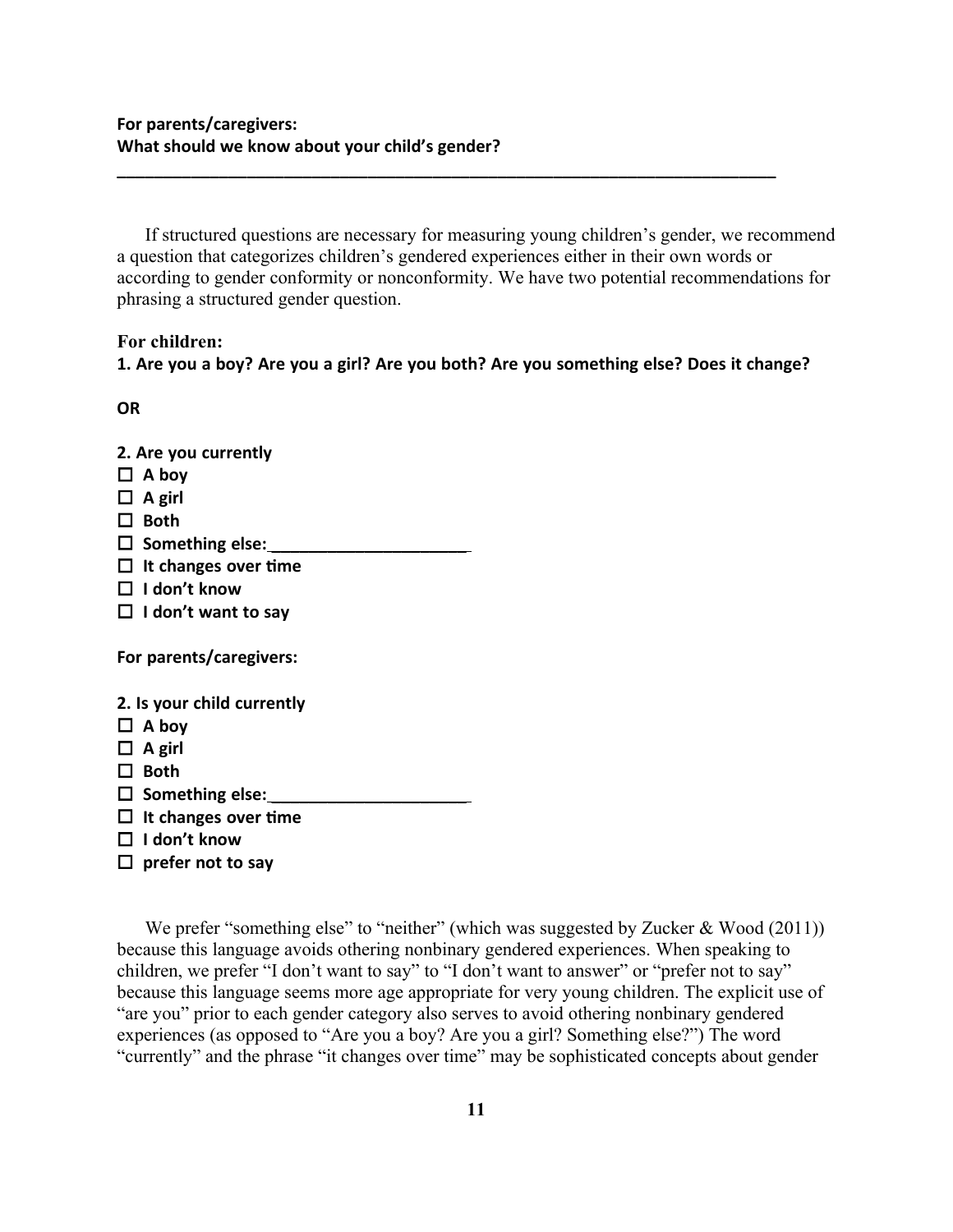and time for very young people, and therefore the first question might be preferrable. A downside of both of these questions is that, while not explicitly stated to "check all that apply" or "check one," children may be likely to interpret that these categories are exclusive, e.g., that one cannot be "both" and "something else."

If a parent is present, the first question may be less likely to be activating to parents who are not gender expansive.

# *Children (ages 8 to 11)*

For children ages 8 to 11, we still recommend focusing on open-ended questions, however these can be more specific, including questions about the body, attraction, and self-identifying.

**\_\_\_\_\_\_\_\_\_\_\_\_\_\_\_\_\_\_\_\_\_\_\_\_\_\_\_\_\_\_\_\_\_\_\_\_\_\_\_\_\_\_\_\_\_\_\_\_\_\_\_\_\_\_\_\_\_\_\_\_\_\_\_\_\_\_\_\_\_\_\_**

# **For parents/caregivers:**

**1. What should we know about your child's gender?**

| 2. Is your child currently (for parents) |
|------------------------------------------|
| $\Box$ A boy                             |
| $\Box$ A girl                            |
| $\Box$ Both                              |
| $\Box$ Something else:                   |
| $\Box$ It changes over time              |
| $\Box$ I don't know                      |
| $\Box$ prefer not to                     |
| 2. Does your child get crushes?          |
| $\Box$ yes                               |
| no                                       |
| unsure                                   |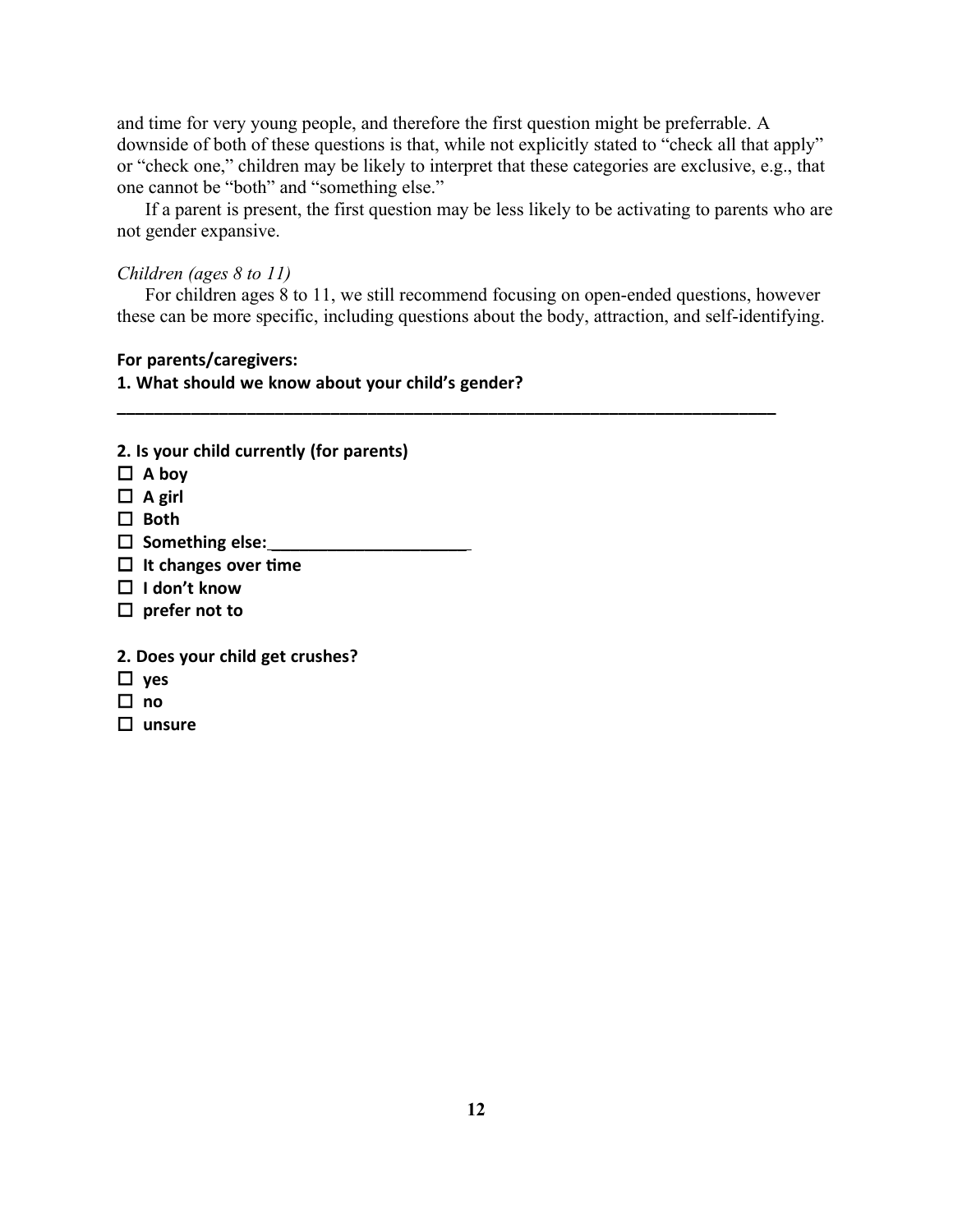**For child:**

**Question 1 may allow a child to at this age to express their gender in their own words. Alternatively, the structured questions for children under age 9 years may also be appropriate. Both are listed here.**

- **1. Do you know what gender is?**
- **yes**
- $\Box$  **no**
- **unsure**

**1a. If yes, what is your gender?**

**1b. If no, ask question 2**

**2. Are you a boy? Are you a girl? Are you both? Are you something else? Does it change?**

**OR** 

- **3. Are you currently**
- $\Box$  **A** boy
- $\Box$  **A** girl
- □ Both
- $\Box$  Something else:
- **It changes over time**
- **I don't know**
- **I don't want to say**
- **I don't know what this question is asking**

**4. Do you get crushes?**

 **Yes**

 $\Pi$  No

- **I don't know**
- **I don't want to say**
- **I don't know what this question is asking**

### *Adolescents (Age 12+)*

We recommend the adult SOGI recommendations be applied to anyone over the age of 12. As mentioned earlier, there is an opportunity to tie SOGI to REALD responses, such that indicating a specific racial/ethnic identity on REALD could trigger culturally specific structured response options in SOGI for that person. Feedback from ethnic and cultural groups within Oregon will also be important to refine the connection between REALD and SOGI data forms.

There should be regular review of open-ended questions, and of any write-in answers for "not-listed" or "something else" to identify emerging categories of identity, or to identify common identities that are not currently represented. This iterative process is imperative for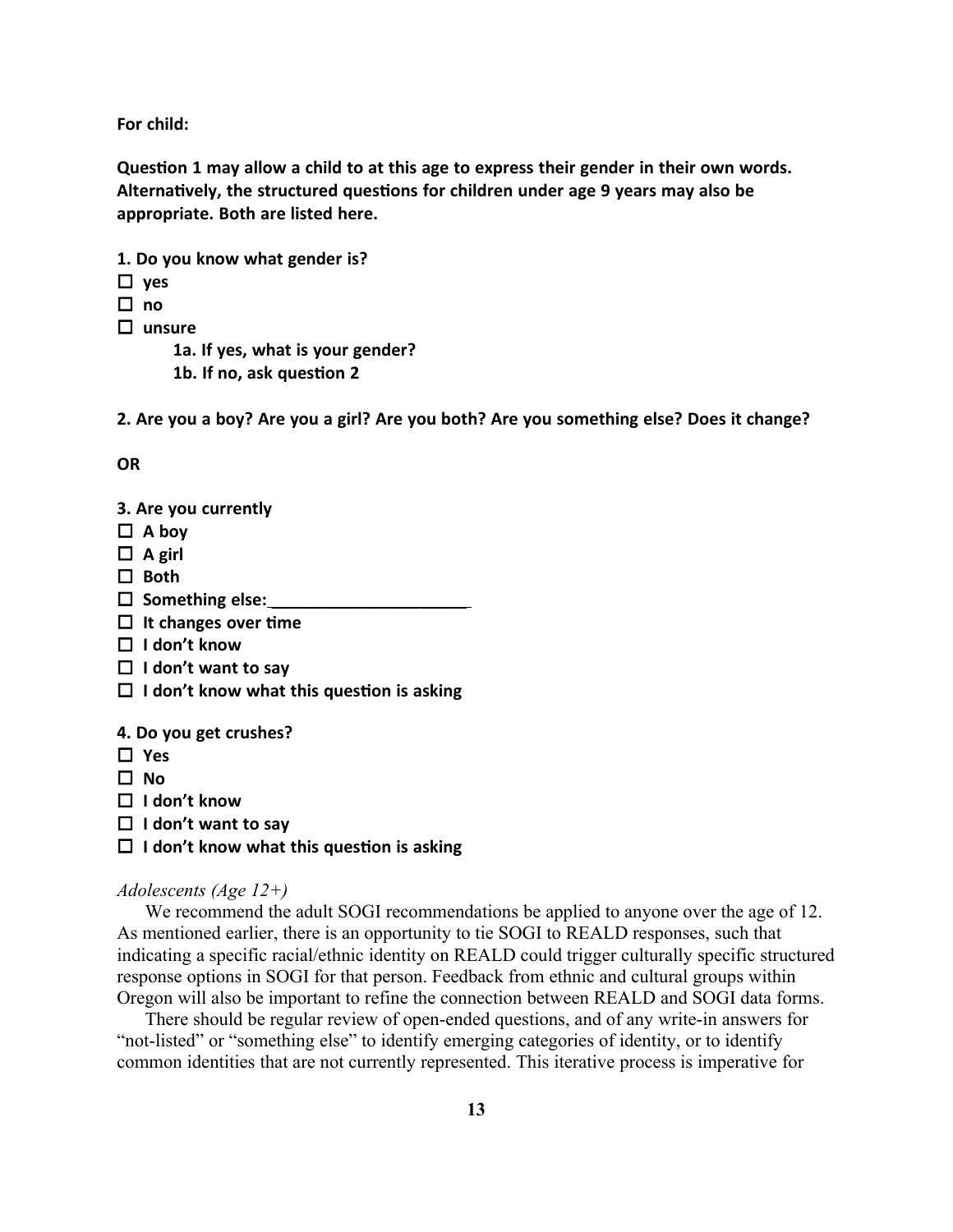ensuring data collection process accurately represent the lived realities of Oregon minors. Considering SOGI free-text responses in tandem with REALD data allows for analysis of unrepresented identities located in specific racial or ethnic groups.

We urge OHA to recommend that those collecting demographic information (including SOGI) from children should guarantee confidentiality for that information. We also urge that OHA recommend standardized and age-appropriate language indicating a lack of confidentiality when confidentiality about demographic information is not guaranteed by those who collect it.

### *Recommendation to Limit Parental/Caregiver Report Bias*

To account for parent/caregiver report bias, a flag can be used to identify who data is reported by. This should apply to all demographic data, not just SOGI.

We assume that data may be acquired in-person or online (e.g., through an interface such as MyChart), and that some data flag indicates which manner an entry was collected in.

### *Collected by clinical staff or interviewer*

# *If patient under 18*

**Q1: Data reported by**

- **Patient/Subject**
- **Parent/Caregiver**
- **Not listed (please specify):\_\_\_\_\_\_\_\_\_**
- **Unknown**

*If Patient/Subject, go to Q2*

*If Parent/Caregiver or Not listed, go to Q3*

*If form is filled out online, Q1 coded as "Online," Q 1.1 included in form.*

**Q2: Who was present with the patient/subject when the data was reported?**

- **Patient/Subject was alone**
- **Parent/Caregiver**
- $\Box$  Not listed (please specify):
- **Unknown**

**Q3: Was the patient/subject present when the data was reported?**

- **Yes**
- **No**
- **Unknown**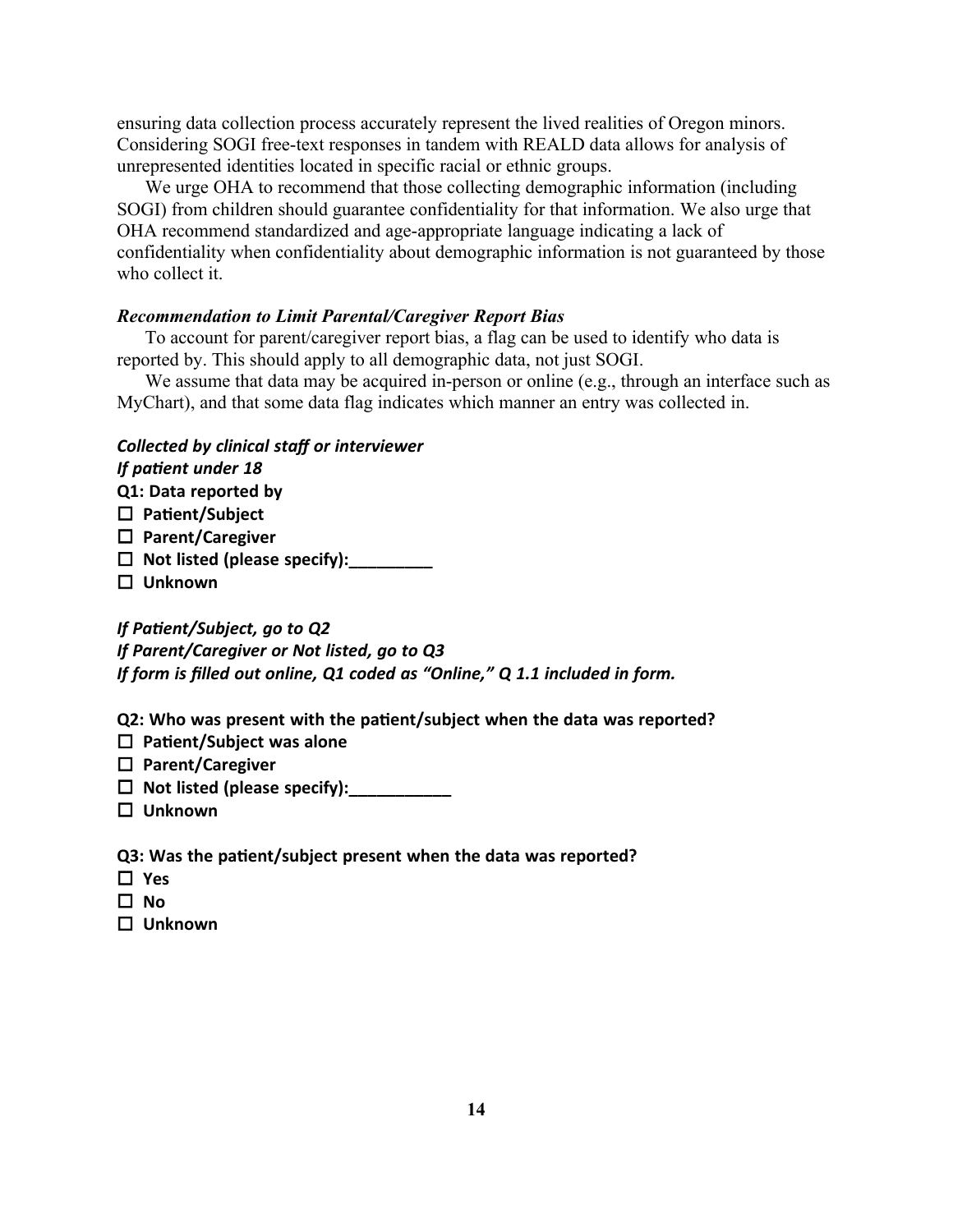*Reported by patient/subject or parent/caregiver*

**Q1.1: Who is filling out this form?**

- **The Patient/Subject**
- **A Parent/Caregiver**
- **Not Listed (please specify): \_\_\_\_\_\_\_\_\_\_**

*If Patient/Subject, go to Q2 If Parent/Caregiver or Not listed, go to Q3 If form is filled out online, Q1 coded as "Online," Q 1.1 included in form.*

**Q2: Who was present with the patient/subject when the data was reported?**

- **Patient/Subject was alone**
- **Parent/Caregiver**
- $\Box$  Not listed (please specify):
- **Unknown**

## **Q3: Was the patient/subject present when the data was reported?**

- **Yes**
- **No**
- **Unknown**

### *Labor Equity and Centralized Demographic Repository*

Because of the labor cost of reporting this data, we recommend that people are asked to fill out these forms no more than once per year. This poses certain technical challenges; how can different clinics know when the last time a patient was asked to provide this data was? What should a clinic or provider do if they need this data but it was recently collected elsewhere? How can a patient make changes when their personal circumstances have changed, but they do not want to have to make an appointment to see the specialist again just to change their information?

It is important that people have actual control over their data. Our recommendation is that a central database or repository is created, which holds demographic information for both children and adults (including REALD and SOGI) that health systems can request individuals' permission to access. Instead of providing this information at every visit, patients can sign a release to allow a clinic or provider to access their demographic information. We recommend, when possible, that minor assent to share demographic data (including SOGI) be designatable down to the specific provider level. For example, a large HMO shouldn't be able to mandate that every provider within their network gets the same access to demographic information. If demographic information has not been changed or confirmed in one year, patients/subjects may be invited to confirm or update. It is important that patients also have control over how and whether their data is stored, so patients should have the right to: (1) request their data be deleted from the database at any time, (2) make changes to the data at will, and (3) revoke consent for providers or clinics to access their data. If requesting personal demographic data be deleted from the database requires navigating bureaucratic hurdles, or if there is a long delay between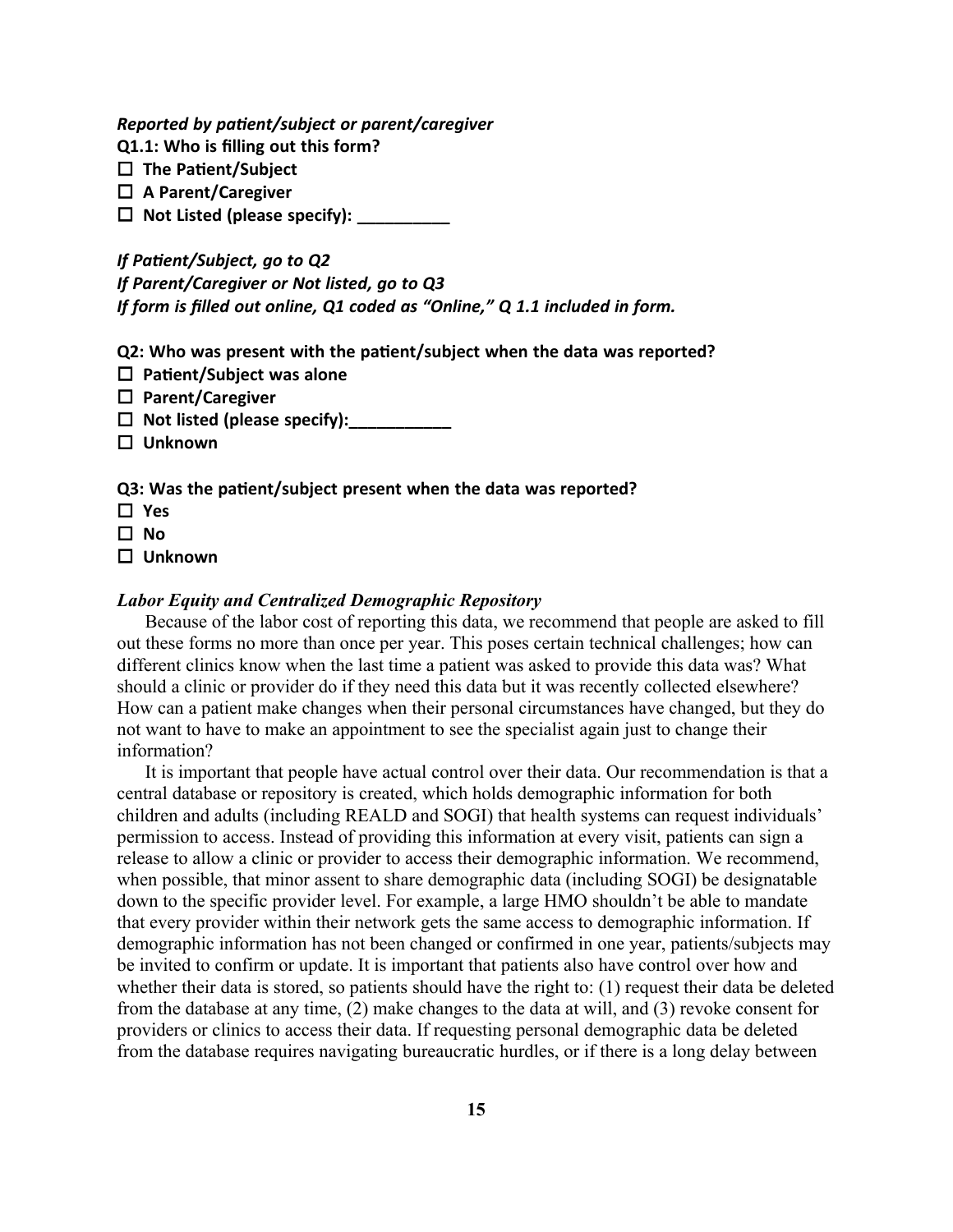requests to modify data and this modification actually occurring, this undermines individuals' control over their data and potentially puts them at short term risk of inaccurate representation, and loss of privacy. Instead, changes should be able to be made online (through a program such as MyChart), and changes should be reflected as soon as they are made, which is to say, the system should be automated and networked.

Such a database would be useful for every institution that interfaces with minors, especially those which provide educational, health care, or welfare resources or services. The labor cost of reporting data is consistent across domains, i.e., it takes just as long to fill out SOGI and REALD at school as it does at the doctor's office, so allowing institutions to instead request consent to access already stored information has the potential to benefit patients in multiple aspects of their lives by reducing the frequency of requests to fill out data.

Another benefit of this suggestion is consistency and transferability of demographic data across multiple systems. People who have had to change their demographic information—a process which is not unique to SSGM people but is especially relevant to their lives—will often encounter a difficulty: it is possible for multiple institutions, including multiple different government agencies, to have conflicting demographic information on record, sometimes stalling their ability to access necessary resources and services. A centralized demographic data database would dramatically reduce the burden of changing legal documentation of a person's name, sex, gender, race, ethnicity, etc., which is frequently mentioned as a stressor or barriers to care for SSGM minors and their families (as well as SSGM adults).

There are privacy concerns related to setting up a demographic data repository. In the wrong hands, such information could be very dangerous. If a change in the Oregon government were to occur such that leaders wished to persecute SSGM people, this data could serve as a directory. Even in less severe circumstances, improper data safety management could pose risks to SSGM people in Oregon; a leak of this information, or if the database was compromised, could result in private demographic information falling into the hands of those who wish SSGM people harm. If the state requires or requests that institutions interfacing with SSGM minors collect this information, these security risks will exist no matter how they are stored. On the other hand, a central database, if managed correctly, is actually protective against the risk of loss of privacy, because there are fewer access points to be exploited. The trade off, then, is between a lower risk of data privacy breach and a greater number of people affected by said data privacy breach.

Limiting visibility of membership in a stigmatized group (such as gender, sex, and sexual minority) is a protective strategy. This strategy operates by degrees, from the "totally closeted" individual to people who are simply circumspect in specific contexts (e.g., at work, in public, in institutions such as health care or schools). Choosing to be 'closeted' widely or in narrow contexts is a legitimate means for queer individuals (but also families, professionals, and organizations) to secure themselves from many forms of homophobic, transphobic, and queerphobic violence. At the same time, the choice to closet itself perpetuates and normalizes stigmatizing homophobia, transphobia, and queerphobia. While the closet may offer some degree of protection, it also operates as violence against the self, whether or not the closet is total or situational (Meyer, 2003). Collecting SOGI data helps us decrease stigma by normalizing categories of social location in gender, sex, and sexual orientation in an effort to demarginalize for society as a whole, but may do little to protect individuals who are using the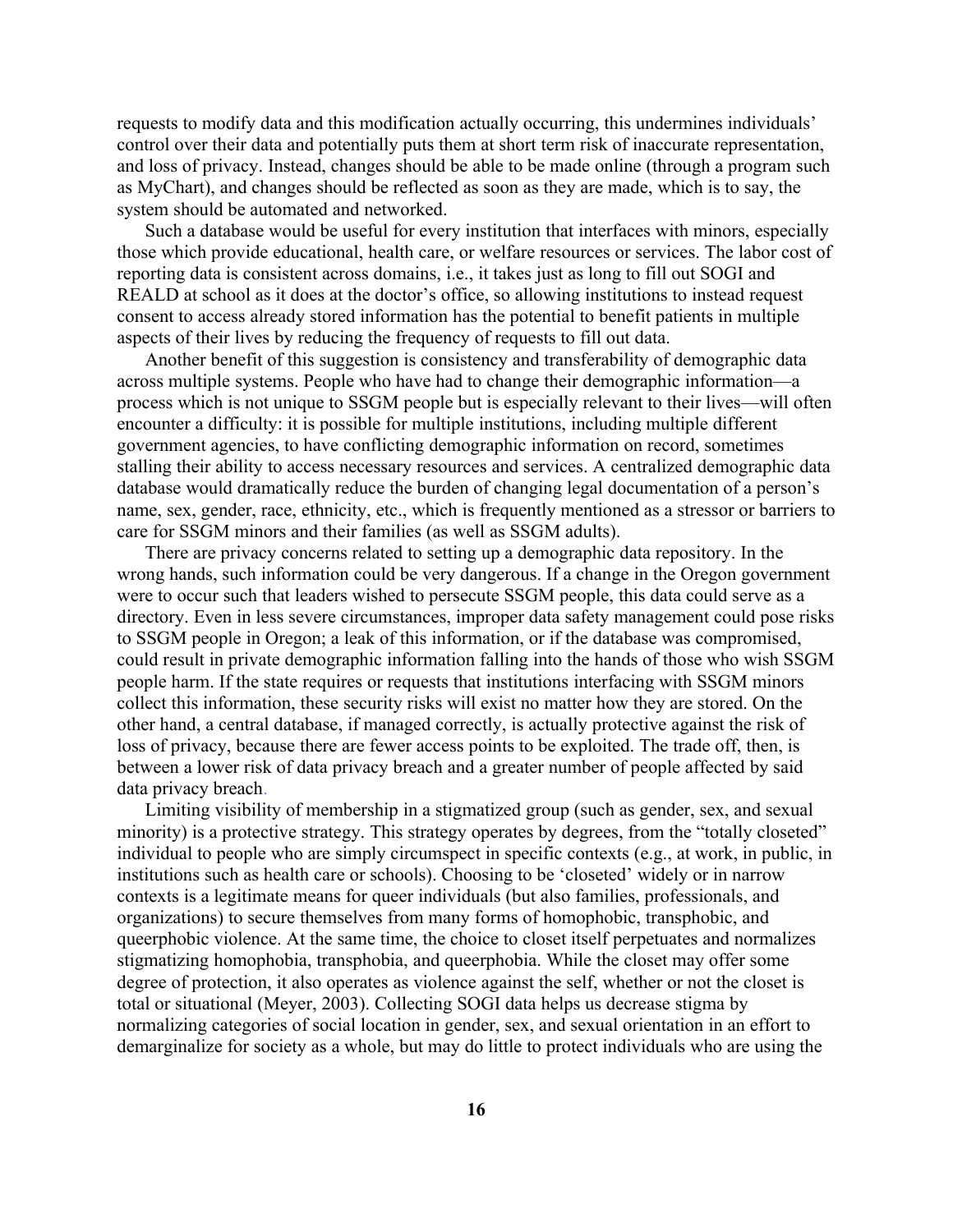closet as a protective strategy for their particular circumstances. We can compassionately recognize the ethical and moral value of limiting visible membership in stigmatized groups and at the same time recognize the ethical and moral value of demanding the opportunity for visible representation, including routinizing such visible representation in demographic data collection and in combating stigma.

### *Restrictions to accessing SOGI data*

Two policy considerations when setting up a demographic data repository are who may access the data, and what levels of access should exist. While many institutions which provide services to minors (and adults) will be able to improve their services by requesting access to current SOGI data, fewer institutions will require historical SOGI data. We recommend that service providers who wish to access historical SOGI data (that is the history of changes to an individual's demographic information, including REALD), and who have obtained patient consent to do so, be required to document the reason for accessing such information, and that institutions are required to review the validity of these reasons, for example, through an IRB or IRB-like process, as often as needed (and where the IRB in question has received sensitivity and humility training around SOGI). The EHR software "Epic" has a function called "Break the Glass" that accomplishes this, so there is both precedent and existing software capability for such a system.

Service providers may have a variety of reasons for accessing historical demographic information. For example, engaging in IRB approved research that requires this data, or providing a treatment or service which requires knowledge of the ways a patient's body or the treatments they have received have changed over time. It also may be of use for long-term health care relationships or in systems such as foster care. Requiring service providers to document reasons for accessing historical demographic data serves as a checkpoint to help ensure patient data is being used safely and ethically, but is not dependent on a prescriptive list of what uses of data are legitimate.

Oregon law (OR 109.650) does not guarantee minors a right to confidentiality, nor does it guarantee parents a right to access their children's information. We recommend that service providers guaranteeing minors over age 12 must give permission in order for their information to be shared, even with parents/caregivers. In the short term, we recommend that the collection of this data come with an acknowledgment that confidentiality is not guaranteed, and that providers are trained to recognize situations when it is or isn't appropriate to share this information.

### *Recommendations about mandatory training*

### *For accessing current SOGI data*

Research ethics dictate that data must collected with a purpose, and that collecting or accessing data without an intent to use it is unethical. For this reason, we recommend that workers and institutions who interface with minors should not be able to access SOGI data unless they have been trained on using the data respectfully. For example, a health care provider should know that if they collect data on pronouns and affirmed name, using the wrong pronouns or name is an unethical use of the data and has the potential to cause harm to patients as well as to undermine the practice of collecting SOGI data. We recommend OHA develop and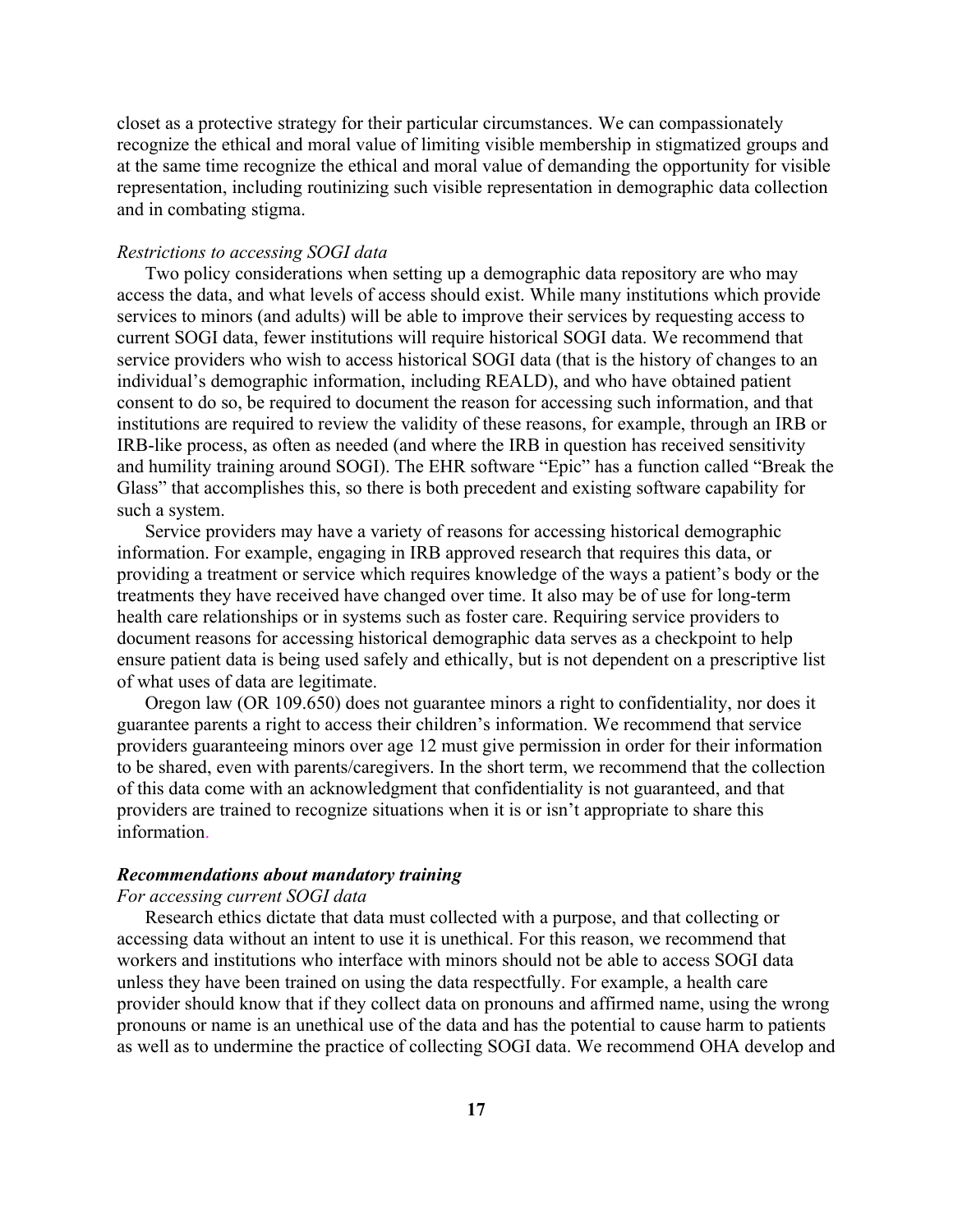disseminate brief training materials around SOGI data use, to be guided by the three goals of inclusive practice, striving for health equity, and directing group-specific services where needed.

### *For accessing historical demographic data (including SOGI)*

In addition to the training for accessing current SOGI data, we recommend that OHA create and disseminate training materials for institutions and individuals who desire to access historical demographic data (i.e. across the life course of the individual). These materials should be developed with input from advocates including social workers service SSGM children, TransActive, NARA, etc. These materials should include:

- (1) Training on SSGM populations (e.g., akin to what CITI offers for human subject training for LBGTQIA+ identities);
- (2) Training about intersections between the needs and vulnerabilities of minors with SOGI and SSGM specifically (for example, giving special emphasis on recognizing parent/caregiver-child power dynamics and the need to protect child from parents/caregivers, including when the is a service-provider involved).

## *For IRB members and others evaluating requests for access to historical demographic data*

In addition to the training for accessing historical SOGI data, we recommend OHA create and disseminate guidelines for reviewers to:

- (1) Place special emphasis on recognizing parent/caregiver-child power dynamics, and the need to protect child from parents/caregivers, including when a service-provider is present, and attend to an applicant's attention to this dynamic;
- (2) Identify common misuses of historical demographic data.

### **VI. Conclusions**

The health inequities affecting SSGM minors are deeply troubling from a moral and public health perspective. In order to identify actions that can reduce these inequities, and in order to ensure public health actions are as effective as possible, we need reliable, accurate data. Collecting SOGI data, then, is a public health good and a moral necessity. SOGI data has the potential to benefit individuals as well as population health. Services that interface with minors, including schools, clinics, foster care systems, and welfare systems, can all benefit from SOGI data. It can be used to provide better services, evaluate ensure consistent quality of care, and perform critical justice work to improve the health of SSGM minors in Oregon.

Further work remains to: (1) solicit and evaluate the perspectives of Oregon SSGM minors age 14–17 into the final (Year 2) report through focus groups, under an already-approved IRB protocol; (2) to evaluate OHA's SOGI tool *in situ* as applied to minors; and (3) to address and integrate input from OHA's SOGI working group, and any of our interviewees.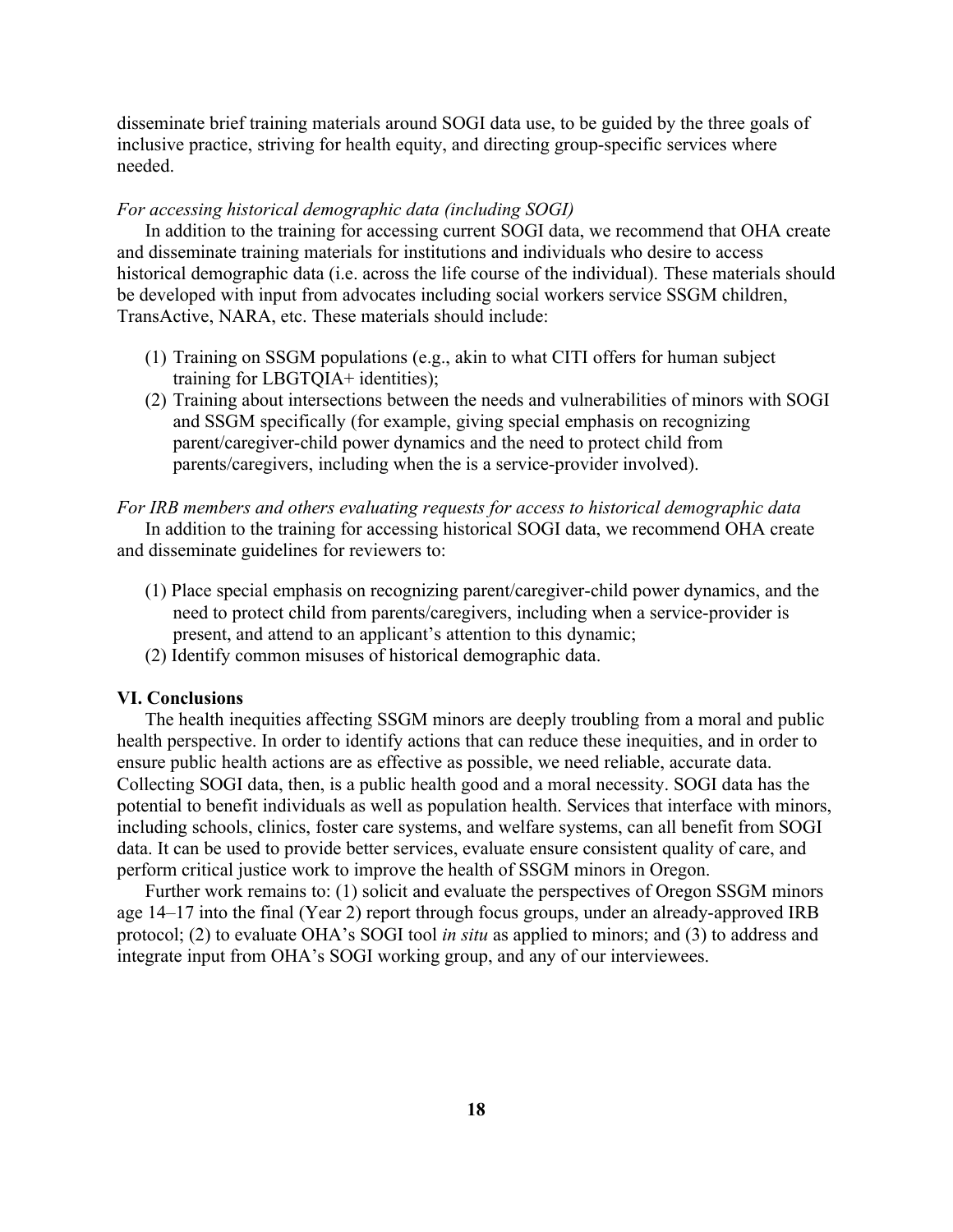# **Acknowledgements**

Thank you to Kara Connelly, Christina Milano, Jenn Burleton, Ledonna Butler, Shelagh Johnson, Seth Johnstone, Sarah Knipper, Ashley Jones, Danielle Moyer, Alexis Phillips, Wesley Rivers, Jeff Williams, Albie Lemos, Cee Bondurant, and all the advocates and care providers we met with for sharing your expertise and input as we developed these recommendations.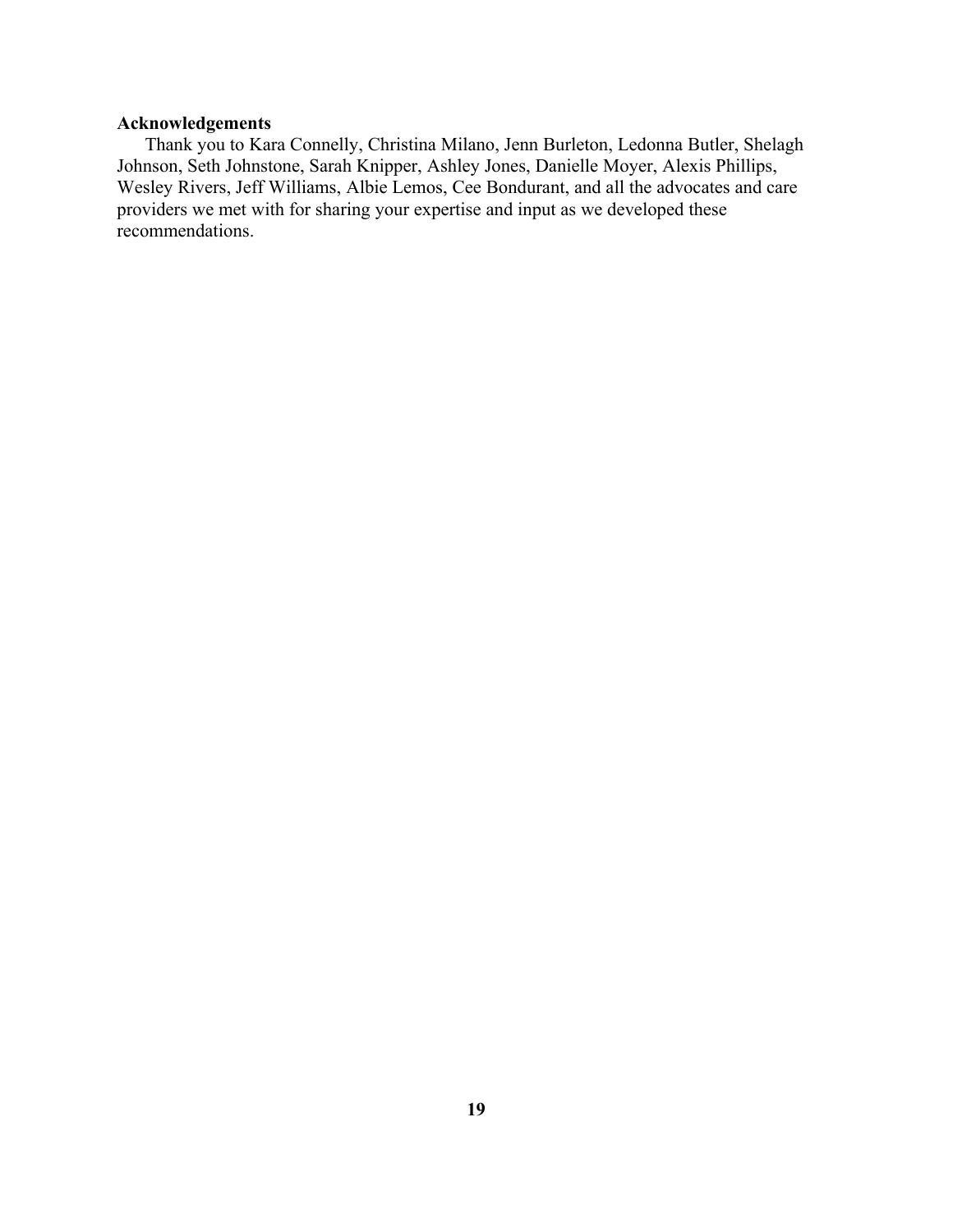### **References**

- Brown, P. J. (2021). Federal mandate aims to improve how gender identity is recorded in EHR. *AAP News*. https://www.aappublications.org/news/2016/06/16/HITGender061616
- Cahill, S. R., Baker, K., Deutsch, M. B., Keatley, J., & Makadon, H. J. (2016). Inclusion of Sexual Orientation and Gender Identity in Stage 3 Meaningful Use Guidelines: A Huge Step Forward for LGBT Health. *LGBT Health*, *3*(2), 100–102. https://doi.org/10.1089/lgbt.2015.0136
- Dinno, A. (2017). Homicide Rates of Transgender Individuals in the United States: 2010-2014. *American Journal of Public Health*, *107*(9), 1441–1447. https://doi.org/10.2105/AJPH.2017.303878
- Herman, J. L., Flores, A. R., Brown, T. N. T., Wilson, B. D. M., & Conron, K. J. (2017). *Age of Individuals who Identify as Transgender in the United States*. The Williams Institute. https://williamsinstitute.law.ucla.edu/publications/age-trans-individuals-us/
- Herman, J. L., Flores, A. R., & O'Neill, K. K. (2022). *How Many Adults and Youth Identify as Transgender in the United States?* The Williams Institute. https://williamsinstitute.law.ucla.edu/publications/trans-adults-united-states/
- Meyer, I. H. (2003). Prejudice, Social Stress, and Mental Health in Lesbian, Gay, and Bisexual Populations: Conceptual Issues and Research Evidence. *Psychological Bulletin*, *129*(5), 674–697.
- Morrison, T., Dinno, A., & Salmon, T. (2021). The Erasure of Intersex, Transgender, Nonbinary, and Agender Experiences by Misusing Sex and Gender in Health Research. *American Journal of Epidemiology*.
- National Academies of Science, Engineering, and Medicine. (2022). *Measuring Sex, Gender Identity, and Sexual Orientation*. The National Academies Press. https://doi.org/10.17226/26424
- *Oregon Healthy Teens Survey*. (2020). Oregon Health Authority. https://www.oregon.gov/oha/PH/BIRTHDEATHCERTIFICATES/SURVEYS/OREGO NHEALTHYTEENS/Documents/2019/2019%20State%20of%20Oregon%20Profile %20Report.pdf
- Rae, J. R., Gulgoz, S., Durwood, L., DeMeules, M., Lowe, R., Lindquist, G., & Olson, K. R. (2019). Predicting Early-Childhood Gender Transitions. *Psychol Sci*, *30*(5), 669–681. https://doi.org/10.1177/0956797619830649
- SOGI Data Standards Committee. (2022). *OHA SOGI draft data collection recommendations*. Oregon Health Authority, Equity and Inclusion Division. https://www.oregon.gov/oha/OEI/Documents/Draft-SOGI-Data-Recommendations.pdf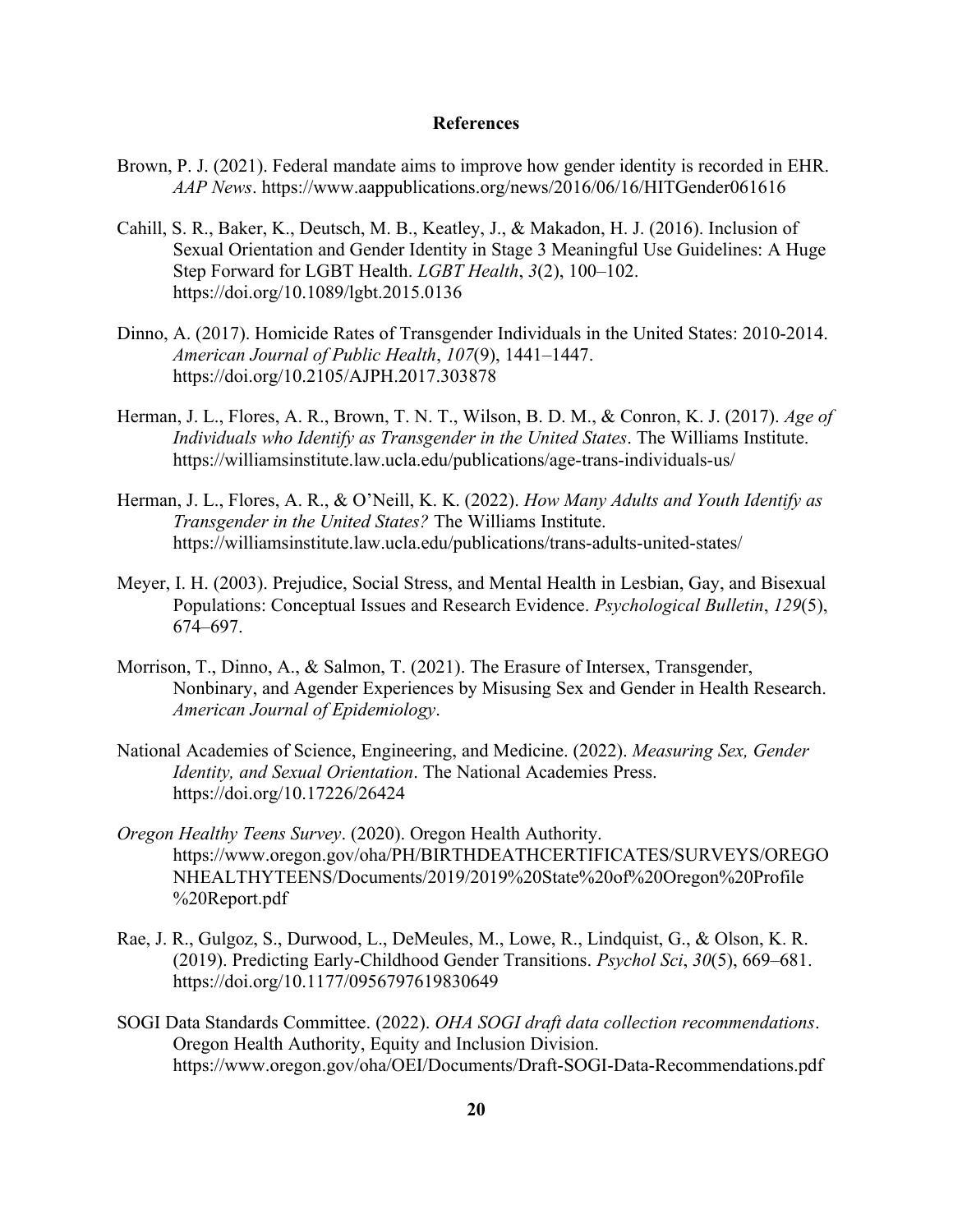- Steinfeld, E., Maisel, J., & Levine, D. (2012). *Universal Design: Creating Inclusive Environments*. John Wiley & Sons, Incorporated. http://ebookcentral.proquest.com/lib/ohsu/detail.action?docID=821663
- The GenIUSS Group. (2014). *Best Practices For Asking Questions To Identify Transgender And Other Gender Minority Respondents On Population-Based Surveys*. The Williams Institute.
- The International Panel of Experts in International Human Rights Law and on Sexual Orientation and Gender Identity. (2017). *The Yogyakarta Principles plus 10: Principles on the Application of International Human Rights Law in Relation to Sexual Orientation and Gender Identity (pp. 1–38) [Principles and Recommendations]*. The International Commission of Jurists, and the International Service for Human Rights. http://www.yogyakartaprinciples.org
- Whitehead, M. (1991). The concepts and principles of equity and health. *Health Promotion International*, *6*(3).
- Zaliznyak, M., Bresee, C., & Garcia, M. M. (2020). Age at First Experience of Gender Dysphoria Among Transgender Adults Seeking Gender-Affirming Surgery. *JAMA Network Open*, *3*(3), e201236. https://doi.org/10.1001/jamanetworkopen.2020.1236
- Zucker, K. J., & Wood, H. (2011). Assessment of Gender Variance in Children. *Child and Adolescent Psychiatric Clinics of North America*, *20*(4), 665–680. https://doi.org/10.1016/j.chc.2011.07.006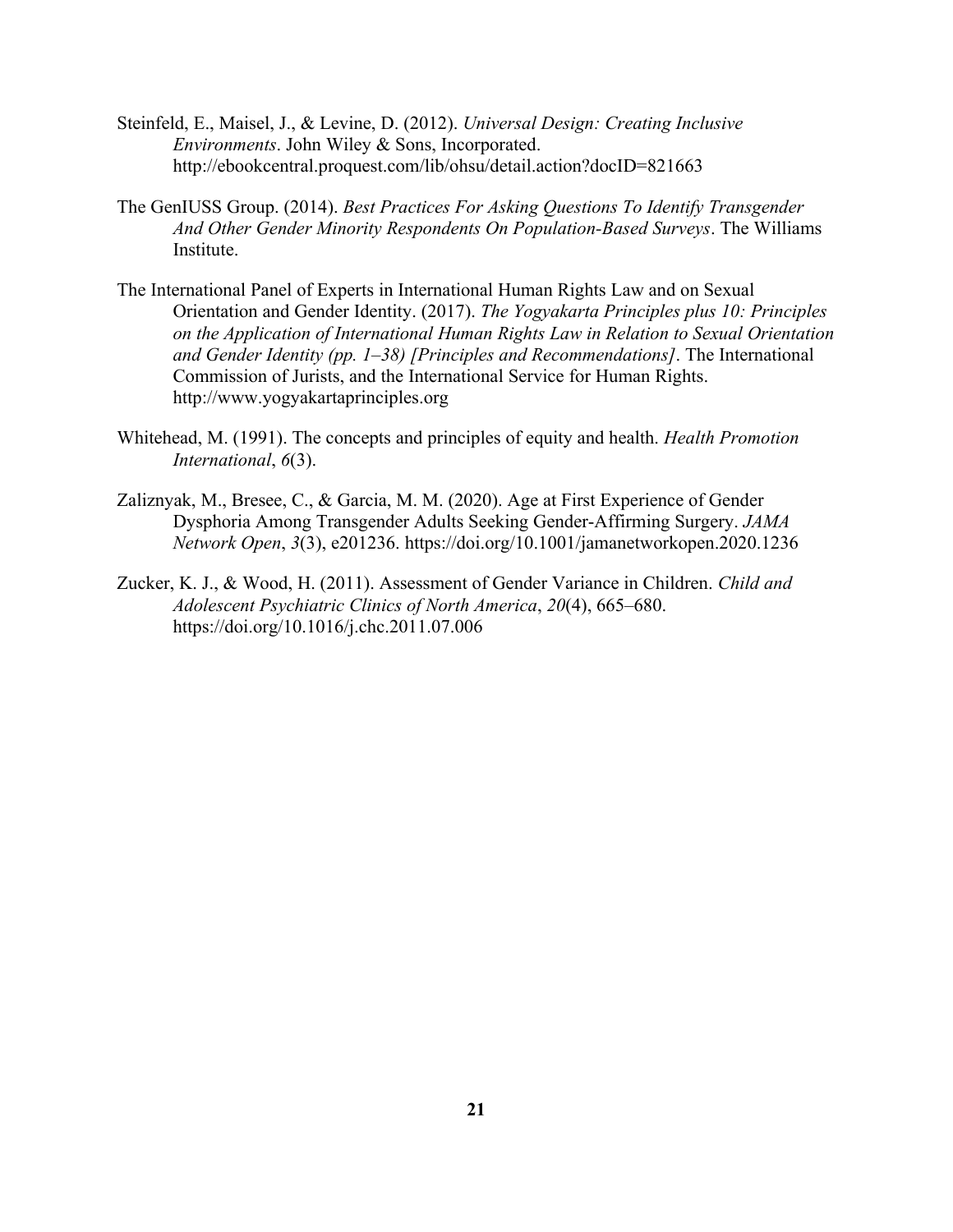# **VI. Appendices**

# **Appendix 1: Glossary**

**Cisgender:** A gender modality in which a person's gender identity is aligned with the gender assigned to them at birth.

**Deadnaming:** Using a name that a person has previously used to identify themselves but no longer uses, especially when the name change is the result of a change in a person's outwardfacing gender identity or expression.

**Detransition, also de-transition:** Some gender minority experiences are characterized by a typically long period identifying as a gender different than the gender assigned at birth, including with outward expression of the different gender, and then shifting away from this second gender. This can happen because someone grows into accord with the gender they were assigned at birth (e.g., detransition back to gender assigned at birth). This can also happen because someone grows into still a third gender (e.g., detransition to a nonbinary gender identity and/or expression). Anti-transgender and anti-gender minority individuals sometimes try to use detransition in arguments against affirming care, and against the legitimacy of a detransitioning or detransitioned person's history with gender.

**Gender assigned at birth:** The presumed gender assigned by parents/caregivers, community, and society, typically but not always assigned on the basis of anatomical sex.

**Gender expansive parenting:** A style of parenting that is open to and/or supportive of the idea of gender nonconformity emerging in their children. In addition, some parents do not assign binary genders to their children at birth, instead choosing to assign agender/not assigning gender and/or assigning nonbinary gender, and may do so with the support of the communities in which their children are being raised.

**Gender minority/majority:** A categorization of gender identities and modalities that identifies whether or not a person's gender identity conforms to socially prescribed and privileged concepts of gender (these privileged concepts being primarily "cisgender man" and "cisgender woman" in Oregon).

**Gender modality:** Describes an axis of experience with 'transgender' and 'cisgender' at either end, with 'questioning' being a middle option. We use the word 'transgender' to describe the rejection of or expansion beyond one's gender assigned at birth, with 'cisgender' being the complementary notion of a sense of self in conformity with one's gender assigned at birth.

**Group-specific services:** Resources (such as treatments, benefits, programs, etc.) which are intended to address the needs of a specific group. e.g., reproductive healthcare for people who can get pregnant, gender affirming care for people whose gender modality is not cisgender.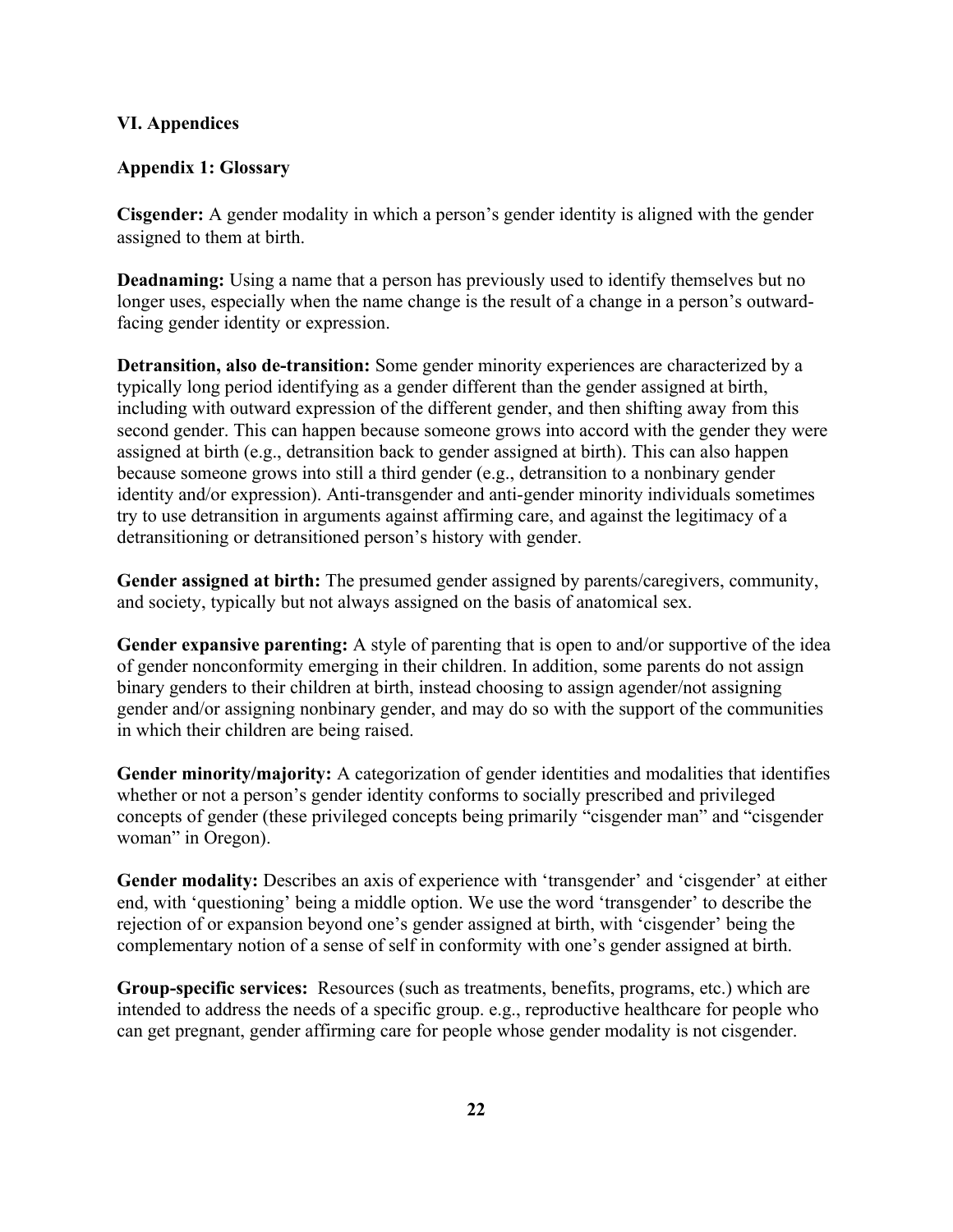**Health equity framework, also population health equity framework:** As defined by Whitehead (1991), the health equity framework requires that we use data to identify health disparities between two populations, identify the social mechanisms that cause these disparities, and craft interventions to ameliorate or eliminate these disparities

**Health inequity:** A health disparity that is unjust, i.e., both unnecessary and unfair

**Inclusive practice/inclusion:** Welcoming all people and making explicit space for the full diversity of a population.

**Misgendering:** Referring to a person as a different gender than the one they identify as, especially when aware of the person's gender identity.

**Nonbinary (gender identity), also non-binary, non binary, EnBy, enby:** Some individuals identify neither as an exclusively feminine gender (e.g., woman, young woman, girl), nor as an exclusively masculine gender (e.g., man, young man, boy). For example, some specifically identify as a particular third gender (e.g., 'Two-Spirit', 'critter', 'unicorn', many others); some identify as agender (not all agender identify as nonbinary gender); some identify as a nonspecified third gender; some identify as multiple genders (e.g., 'woman and man', gender fluid) at the same time, or at different times or in different contexts.

**Questioning (gender identity):** A gender identity that describes a persons' state of exploring, developing, or changing gender identity.

**Questioning (gender modality):** A gender modality that describes a person's exploring, developing, or changing relationship between their gender identity and the gender assigned to them at birth

**Questioning (sexual orientation):** A sexual identity that describes a person's exploring, developing, or changing sexual orientation.

**Sex assigned at birth:** A categorization of a person's reproductive biology into a limited number of stereotyped categories (male/female, occasionally intersex), typically based on visible features of reproductive anatomy or karyotype.

**Sex minority/majority:** A categorization of people's physiologic sex that identifies whether or not a person's body conforms to the normative stereotyped categories of reproductive physiology and anatomy (i.e., how well a person's body fits into the prescribed categories of "male" and "female"). There are many ways to have a body that does not conform to stereotyped sex categories, some examples include, intersex conditions, gender affirming therapy or surgery, injury or surgical intervention (e.g., hysterectomy, mastectomy, orchiectomy to treat cancers), etc.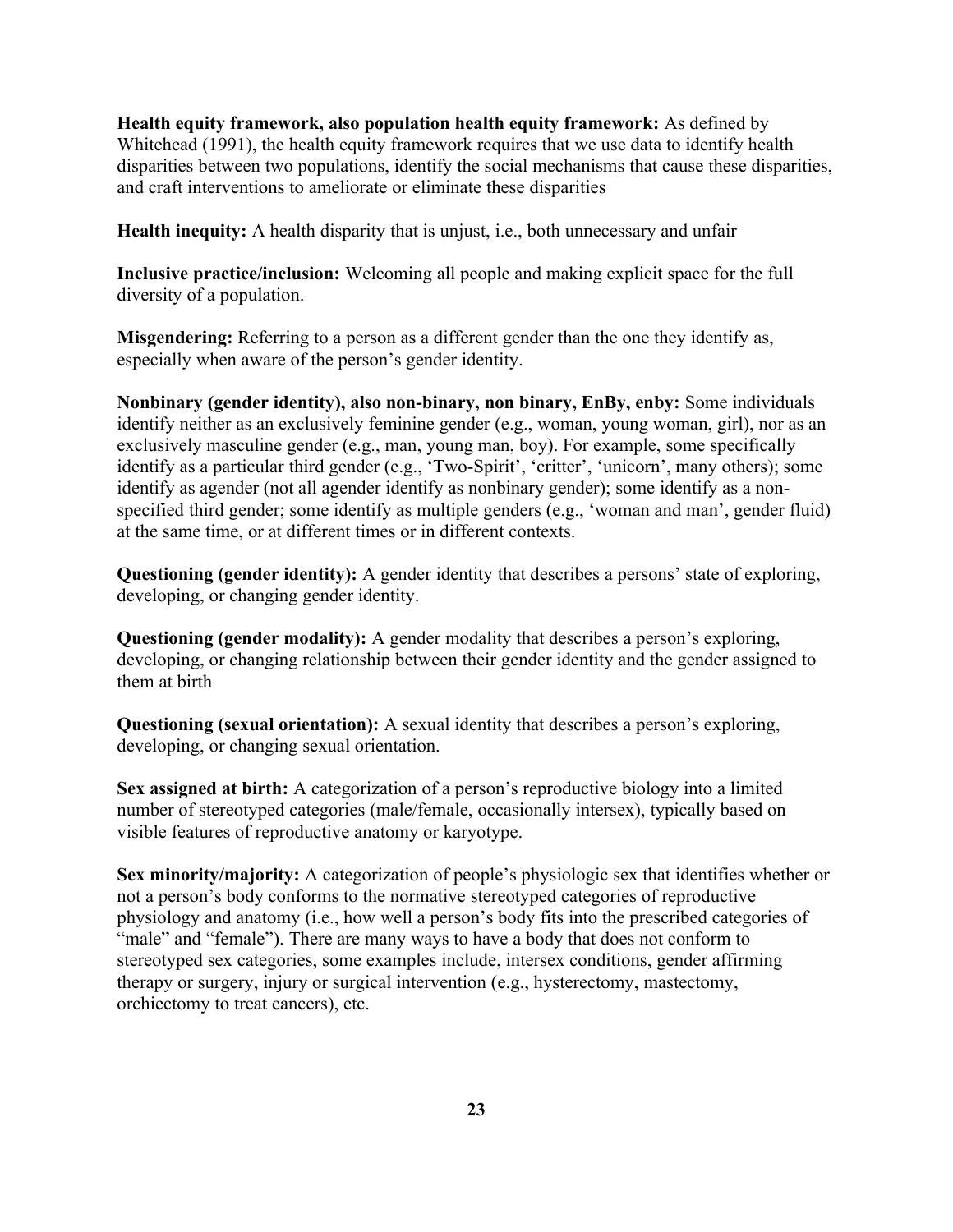**Sexual minority/majority:** A categorization of people's sexual identities that identifies whether or not a person's sexual orientation conforms to socially prescribed and privileged concepts of sexuality (cis-normative heterosexual monogamous).

**SOGI:** Stands for "sexual orientation and gender identity," we also use it to reference gender modality, sex, aspects of sexual behavior, and gender expression.

**SSGM:** Sex, sexual, and gender minority. Each of the aspects of sex, sexual orientation, gender identity, and gender modality involve privileged positions. We use minority to indicate people occupying non-privileged positions (e.g., intersex people, asexual people, nonbinary people, transgender people). We add the additional "S" to expand upon the common abbreviation "SGM", indicating 'sex minority', to represent people whose bodies do not comport with stereotyped sex categories, which include intersex, but also people who have had gender affirming surgeries or therapies ("transexuals"), people who had alterations to reproductive anatomy due to cancer, surgery, etc.

**Transgender:** A gender modality in which a person's gender identity rejects or expands beyond the gender assigned to them at birth.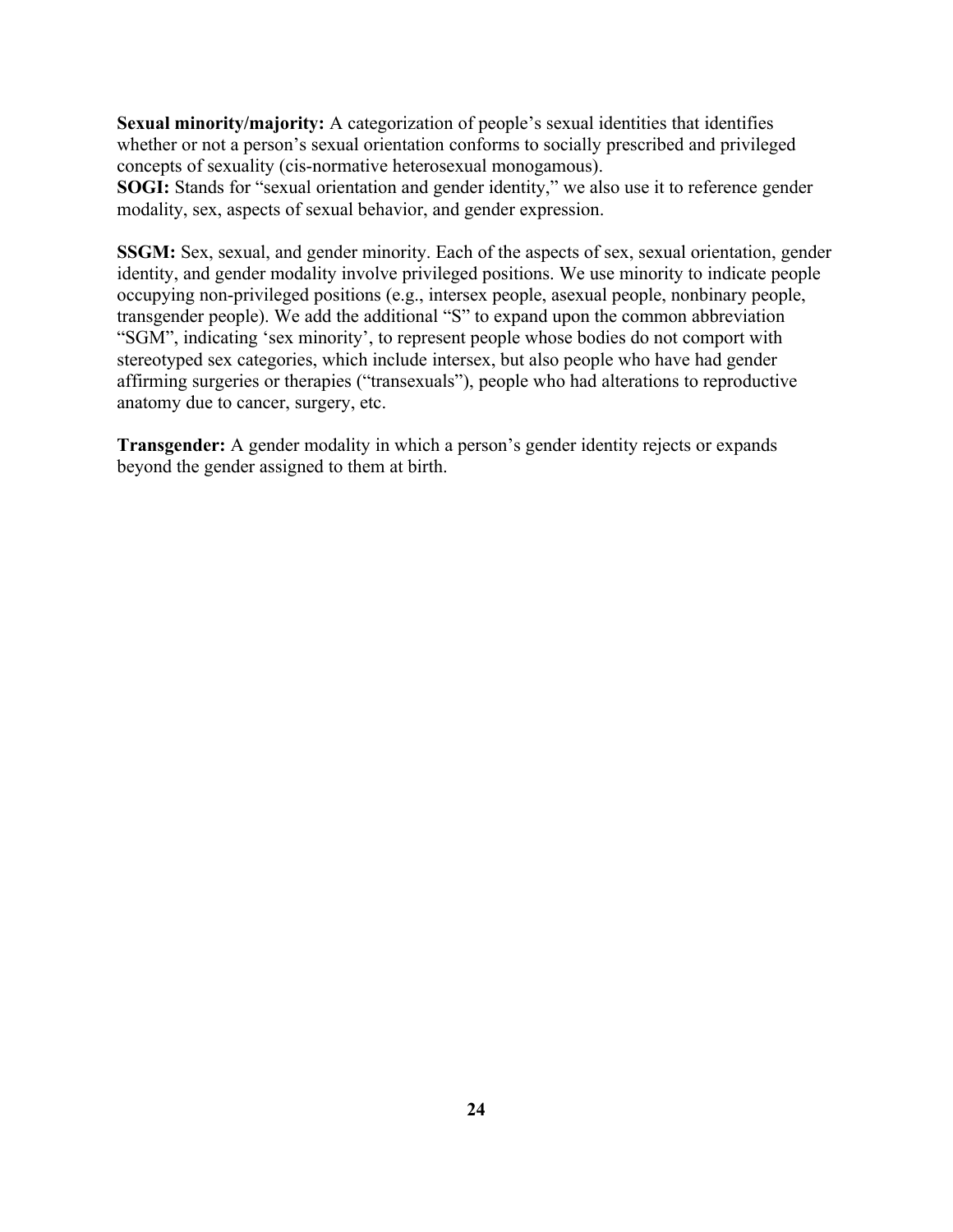# **Appendix 2: OHA's adult SOGI instrument**

| 2. What is your gender (check all that apply)<br>$\square$ Woman/Girl<br>$\Box$ Man/Boy<br>$\Box$ Non-binary<br>$\Box$ Agender/No gender<br>$\Box$ Questioning<br>$\Box$ Don't know<br>$\Box$ I don't want to answer   | <b>Note:</b> may change to 'Questioning/Exploring'<br>□ Another gender not listed. Please specify: ___________________________________<br>$\Box$ I don't know what this question is asking <sup>1</sup>                                                                                                                                            |
|------------------------------------------------------------------------------------------------------------------------------------------------------------------------------------------------------------------------|----------------------------------------------------------------------------------------------------------------------------------------------------------------------------------------------------------------------------------------------------------------------------------------------------------------------------------------------------|
| 3. Are you transgender?<br>$\Box$ Yes<br>∩ No<br>$\Box$ Questioning<br>$\square$ Don't know<br>$\Box$ I don't want to answer                                                                                           | <b>Note:</b> may change to 'Questioning/Exploring'<br>$\Box$ I don't know what this question is asking                                                                                                                                                                                                                                             |
|                                                                                                                                                                                                                        | 4. Please describe your sexual orientation or sexual identity in any way you want:                                                                                                                                                                                                                                                                 |
| $\square$ Same-gender loving<br>$\square$ Same-sex loving<br>$\Box$ Lesbian<br>$\square$ Gay<br>$\Box$ Bisexual<br>$\Box$ Pansexual<br>$\square$ Asexual<br>$\square$ Queer<br>$\Box$ Questioning<br>$\Box$ Don't know | 5. How do you describe your sexual orientation or sexual identity? (check all that apply)<br>$\Box$ Straight (attracted mainly to or only to other gender(s) or sex(s))<br><b>Note:</b> may change to 'Questioning/Exploring'<br>$\Box$ Another sexual orientation not listed. Please specify:<br>$\Box$ I don't know what this question is asking |

 "Don't know" means the person doesn't know (such as a parent answering for a child); "I don't know what this question is asking" more to capture comprehension difficulties with the question and/or response options.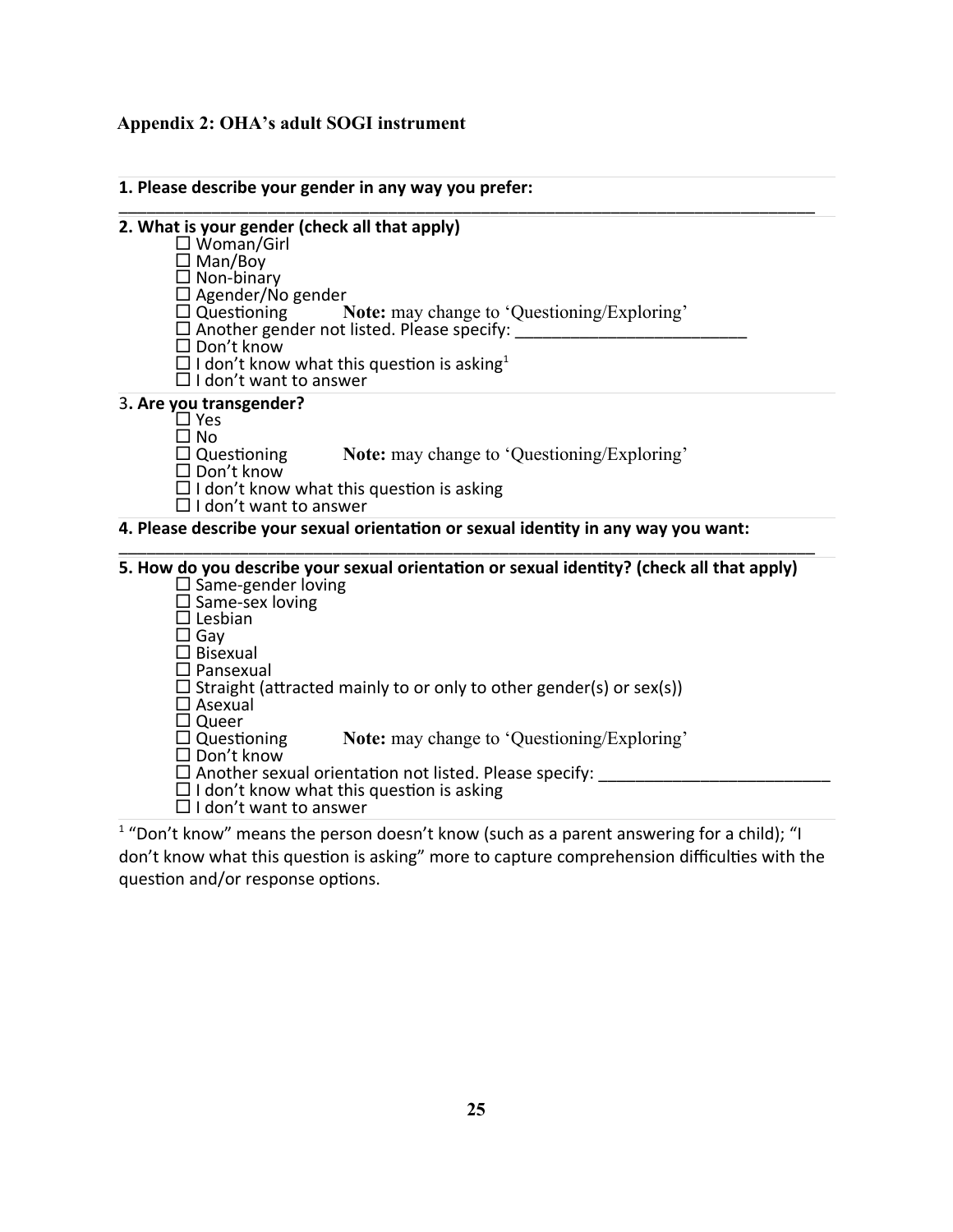## **Appendix 3: data sources on Oregon children**

# *Student Health Survey/Oregon Healthy Teens Survey (SHS)*

Oregon Healthy Teens Survey. (2020). Oregon Health Authority. [https://www.oregon.gov/oha/PH/BIRTHDEATHCERTIFICATES/SURVEYS/OREGO](https://www.oregon.gov/oha/PH/BIRTHDEATHCERTIFICATES/SURVEYS/OREGONHEALTHYTEENS/Documents/2019/2019%20State%20of%20Oregon%20Profile%20Report.pdf) [NHEALTHYTEENS/Documents/2019/2019%20State%20of%20Oregon%20Profile](https://www.oregon.gov/oha/PH/BIRTHDEATHCERTIFICATES/SURVEYS/OREGONHEALTHYTEENS/Documents/2019/2019%20State%20of%20Oregon%20Profile%20Report.pdf) [%20Report.pdf](https://www.oregon.gov/oha/PH/BIRTHDEATHCERTIFICATES/SURVEYS/OREGONHEALTHYTEENS/Documents/2019/2019%20State%20of%20Oregon%20Profile%20Report.pdf)

The OHT is a biennial statewide study collected in public schools on  $8<sup>th</sup>$  and  $11<sup>th</sup>$  graders, weighted by county and school district. Gender is assessed with the question "how do you identify? (select one or more responses)." Options for gender identity are female, male, transgender female, transgender male, gender non-conforming, genderfluid/genderqueer, agender, unsure, and an open answer option. Notably absent are two-spirit and other culturally or ethnically specific gender options (outside of western culture-specific categories). Survey tables within OHT reports are stratified by male, female, or any non-binary/gender nonconforming gender. While the data itself allows for analysis of more specific gendered strata, small sample sizes for some genders may result in imprecise estimates.

| o<br>$\ddot{\phantom{0}}$<br>Grade | o<br>8th   | 11 <sub>th</sub> |
|------------------------------------|------------|------------------|
|                                    | Weighted % | Weighted %       |
| Female                             | 48.5       | 48.1             |
| Male                               | 47.7       | 48.6             |
| Transgender Female                 | 0.3        | 0.3              |
| Transgender Male                   | 0.9        | 0.6              |
| Gender Nonconforming               | 0.7        | 0.8              |
| Gender Fluid/Genderqueer           | 1.0        | 1.0              |
| Agender                            | 0.4        | 0.5              |
| Something else fits better         | 2.6        | 2.4              |
| (specify)                          |            |                  |
| I am not sure of my gender         | 1.3        | 0.8              |
| identity                           |            |                  |
| I do not know what this            | 1.2        | 1.0              |
| question is asking                 |            |                  |

## **Table 3: gender identity by grade in Oregon**

The SHS assesses sexual identity with the question "Do you think of yourself as…," and available responses are straight/heterosexual, lesbian or gay, bisexual, something else, and don't know/not sure. Notably absent are any identities under the asexual umbrella, pansexual, or sexual identities which correspond to non-gendered experiences of attraction.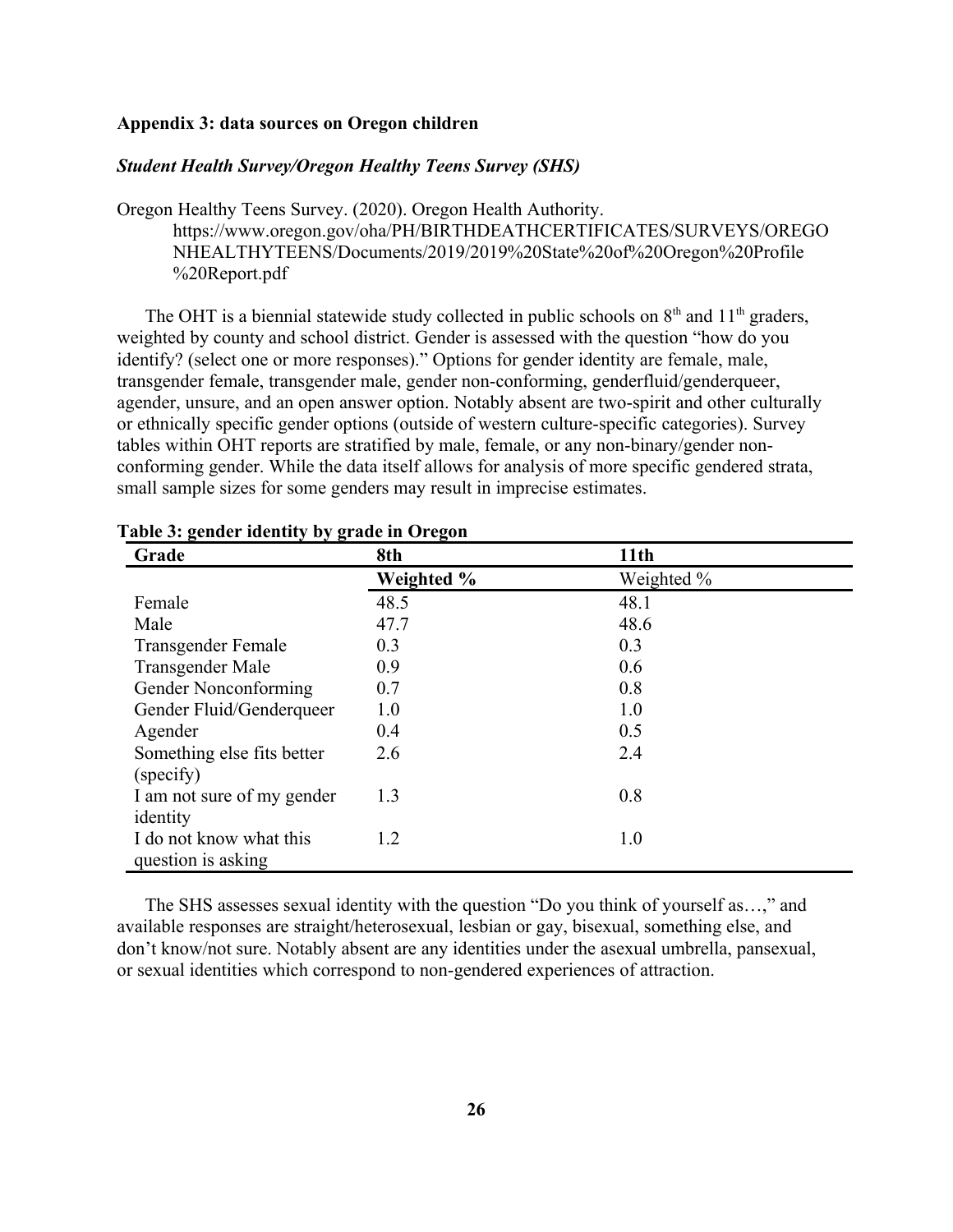|                          | $8th$ grade | $11th$ grade |
|--------------------------|-------------|--------------|
| Lesbian or gay           | $2.0\%$     | $2.0\%$      |
| Straight or heterosexual | 75.0%       | 77.0%        |
| <b>Bisexual</b>          | 7.9%        | $10.6\%$     |
| Something else (specify) | $7.0\%$     | $4.7\%$      |
| Don't know/not sure      | 8.1%        | 4.9%         |

#### **Table 4: sexual identity by grade in Oregon**

### *Youth Risk Behavior Surveillance System (YRBSS)*

Underwood, J. M., Brener, N., Thornton, J., Harris, W., Bryan, L., Shanklin, S., Deputy, N., Roberts, A., Queen, B., & Chyen, D. (2020). Overview and Methods for the Youth Risk Behavior Surveillance System—United States, 2019. MMWR Supplements, 69. <https://doi.org/10.15585/mmwr.su6901a1>

The YRBSS includes an optional module that assesses gender identity and sexual orientation. Outside of Portland, Oregon does not participate in the YRBSS. However, the Williams Institute used data from nearby states to estimate prevalence of transgender gender identity in Oregon minors, estimating that 1.18% of Oregon minors age 13-17 years identify as transgender (Herman et al., 2022). Nationwide, the 2019 YRBSS found that 2.5% of high school students (age 13-17) identified as gay or lesbian, 8.7% as bisexual, and another 4.5% as unsure.

### *National Health and Nutrition Examination Survey (NHANES)*

Centers for Disease Control and Prevention. (2020). National Health and Nutrition Examination Survey Questionnaire. U.S. Department of Health and Human Services. <https://wwwn.cdc.gov/nchs/nhanes/continuousnhanes/default.aspx?cycle=2017-2020>

# *Healthcare Cost and Utilization Project (H-CUP)*

KID Description of Data Elements. (n.d.). Agency for Healthcare Research and Quality. Retrieved June 11, 2022, from https://www.hcup-us.ahrq.gov/db/nation/kid/kiddde.jsp

### *National Survey of Children's Health (NSCH)*

Data Resource Center for Child & Adolescent Health. (2021). National Survey of Children's Health. U.S. Department of Health and Human Services. https://www.childhealthdata.org/learn-about-the-nsch/survey-instruments